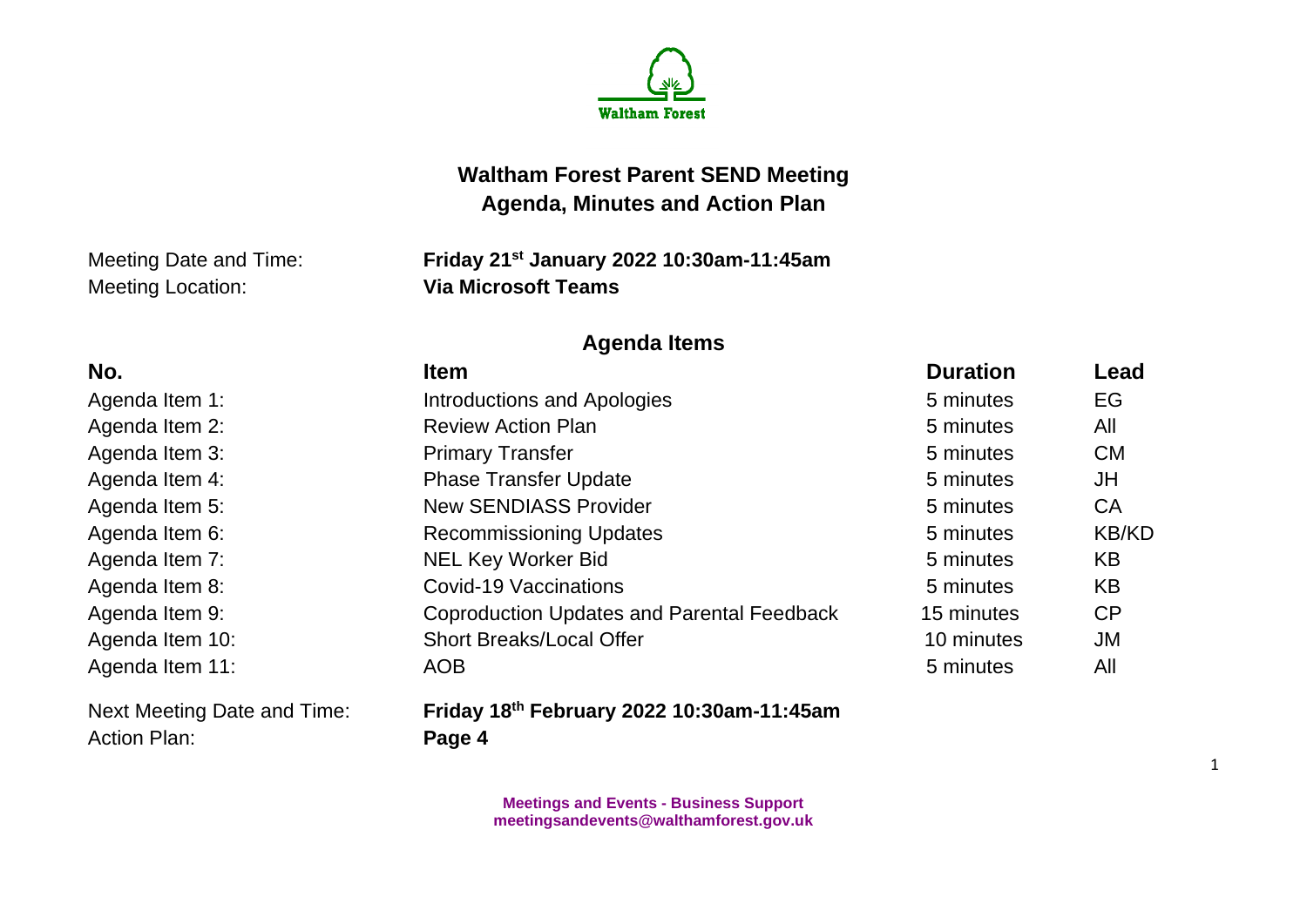

Minutes: **Page 6**

## **Attendees for Friday 16th July 2021**

| <b>Name</b>                    | <b>Initials</b> | <b>Agency/Job Title</b>                                         |
|--------------------------------|-----------------|-----------------------------------------------------------------|
| Joanna Mahadoo (Chair)         | <b>JM</b>       | Service Manager, LBWF                                           |
| Adedayo Abioye                 | AA              | Customer Service and Business Support Officer, LBWF             |
| Emma Dales                     | ED              | Customer Service and Business Support Officer, LBWF (Observing) |
| <b>Cllr Alistair Strathern</b> | Cllr AS         | Councillor, LBWF                                                |
| <b>Chinwe Moneke</b>           | <b>CM</b>       | <b>SEND Team Manager</b>                                        |
| Lynn McBride                   | LM              | <b>NELFT</b>                                                    |
| Kate Delaney                   | KD              | Commissioning Lead, LBWF                                        |
| Katy Briggs                    | <b>KB</b>       | Head of Integrated Commissioning                                |
| Janice Heath                   | JH              | <b>SEND Team Manager</b>                                        |
| Korina Gerolazou               | KG              | <b>Parent Forum</b>                                             |
| Sarah Ahmet                    | <b>SA</b>       | <b>Parent Forum</b>                                             |
| Asta Simkuniene                | AS              | <b>Parent Forum</b>                                             |
| Carol Prideaux                 | CP              | Parents Forum                                                   |
| Chali Mulenga                  | <b>CM</b>       | <b>Parents Forum</b>                                            |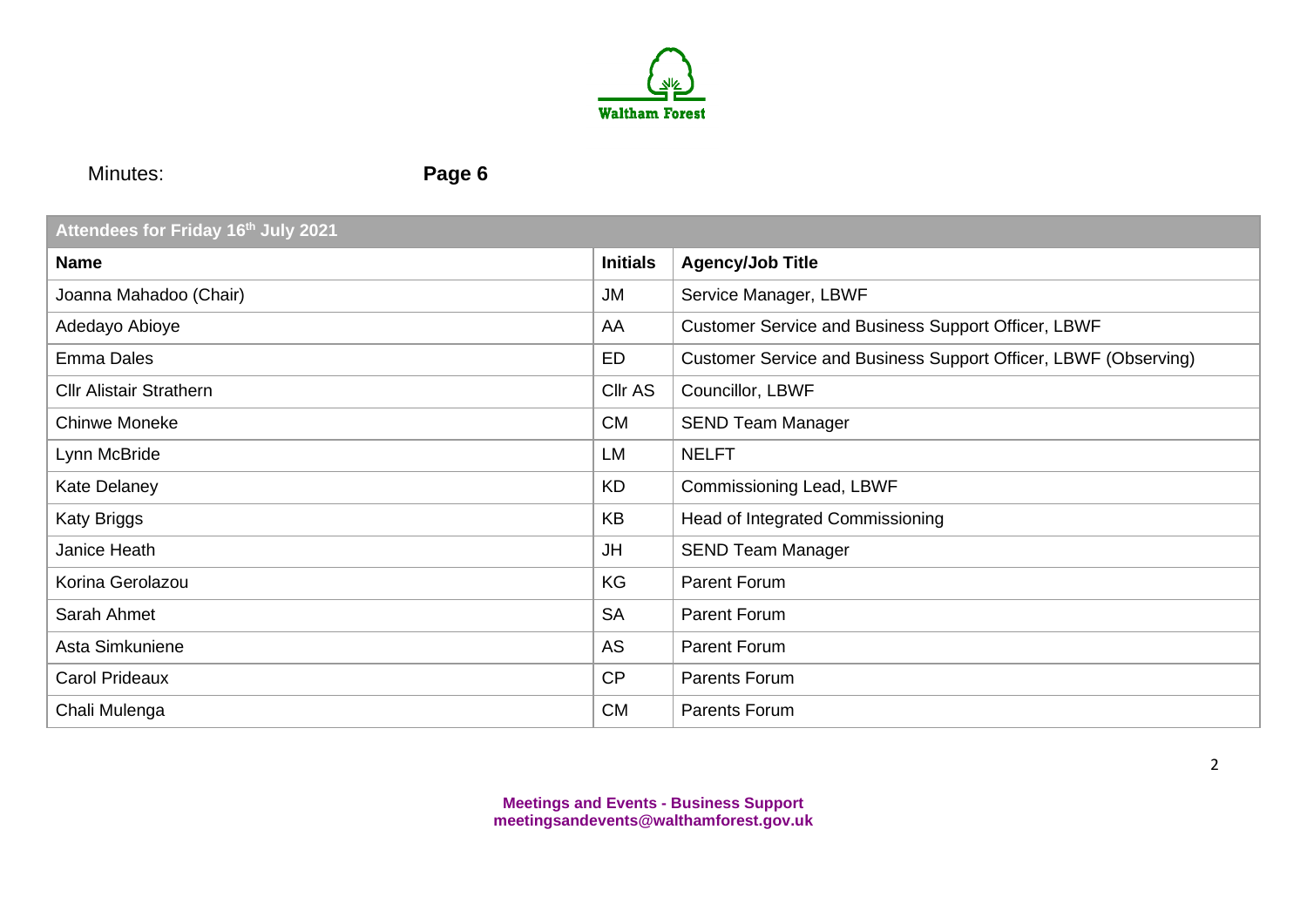

| <b>Apologies</b>        |                 |                                                |  |  |  |  |
|-------------------------|-----------------|------------------------------------------------|--|--|--|--|
| <b>Name</b>             | <b>Initials</b> | <b>Agency/Job Title</b>                        |  |  |  |  |
| Vikki Monk-Meyer        | <b>VMM</b>      | <b>NELFT</b>                                   |  |  |  |  |
| Eva Gunkova             | EG              | Chair, Assistant Director SEND, LBWF           |  |  |  |  |
| Anthony Lyseight-Goslin | <b>ALG</b>      | Manager Short Break Service, Leyton Green Road |  |  |  |  |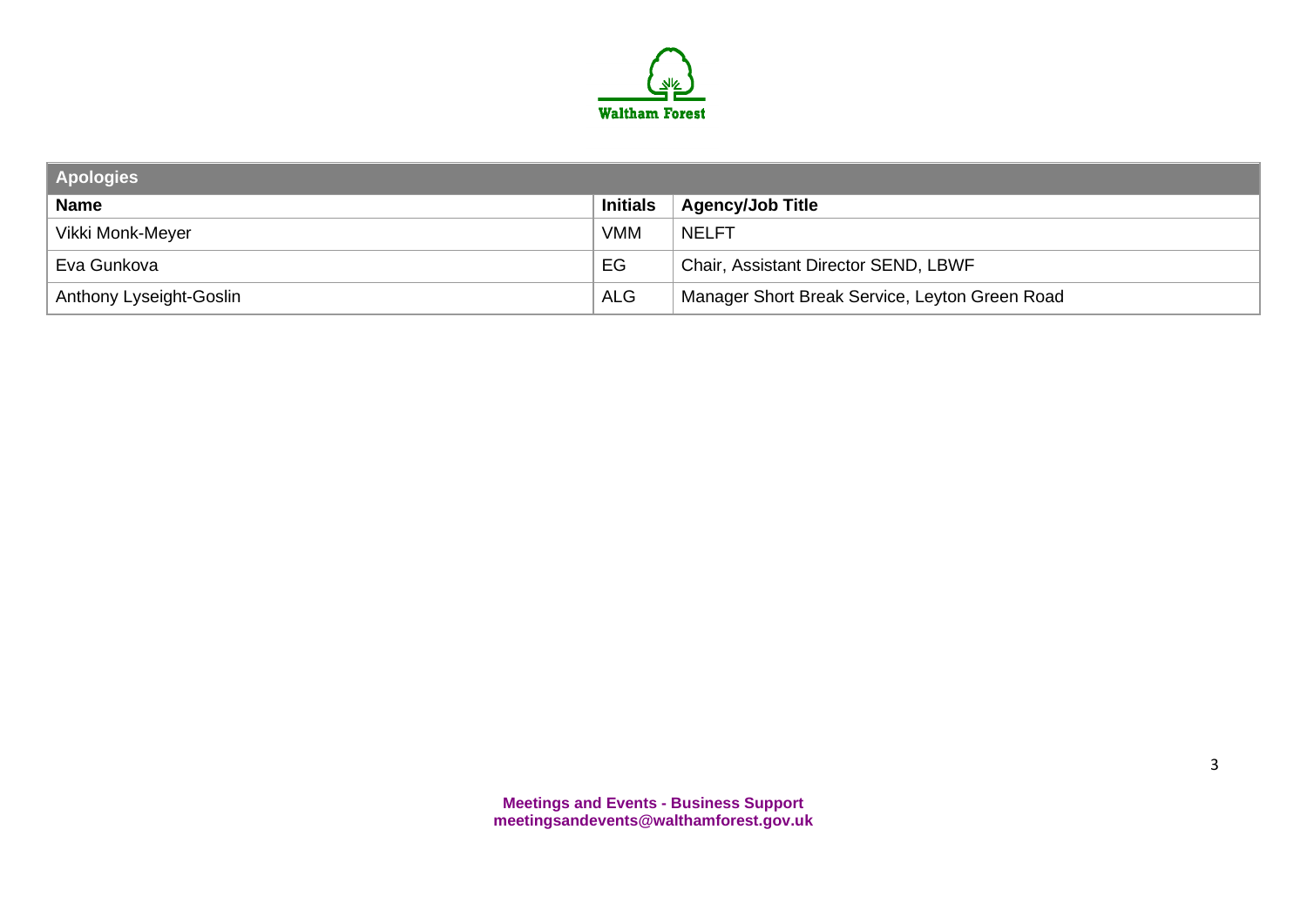

|                                                   | <b>ACTION PLAN</b>                                                                        |                  |                           |                                                  |                                                                                                       |  |  |
|---------------------------------------------------|-------------------------------------------------------------------------------------------|------------------|---------------------------|--------------------------------------------------|-------------------------------------------------------------------------------------------------------|--|--|
| <b>Need</b>                                       | <b>Action</b>                                                                             | <b>Action By</b> | <b>Due</b><br><b>Date</b> | <b>Status</b><br>Outstanding/<br><b>Complete</b> | <b>Notes / Comments</b>                                                                               |  |  |
| <b>SEND</b><br>Performance -<br><b>DASH Board</b> | No Open Actions for this Item.<br>On agenda for SEND Strategic Board                      |                  |                           |                                                  |                                                                                                       |  |  |
| <b>Equipment</b>                                  | Therapies review including OT                                                             | $KB + VMM$       | <b>TBC</b>                | In Progress                                      | OT is going to cabinet next<br>year and it is thought the<br>completion will be July 2022.            |  |  |
| <b>Co-Production</b><br><b>Projects</b>           | CP+ parent forum to update the co-production<br>agreement post training delivery (by Dec) | CP               | Feb 22                    | In progress                                      | Parent to start thinking how<br>we revise the new<br>agreement.<br>Co-production training<br>finished |  |  |
|                                                   | Seek why Autism and ADHD are not part of the housing<br>points system.                    | Cllr AS          | <b>Jan 22</b>             | Completed                                        | conversation had been had<br>and this requires feedback to<br>what can happen.                        |  |  |
|                                                   | Chinwe to be invited to January 2022 meeting to<br>discuss primary transfers.             | AA               | Jan 22                    | Completed                                        |                                                                                                       |  |  |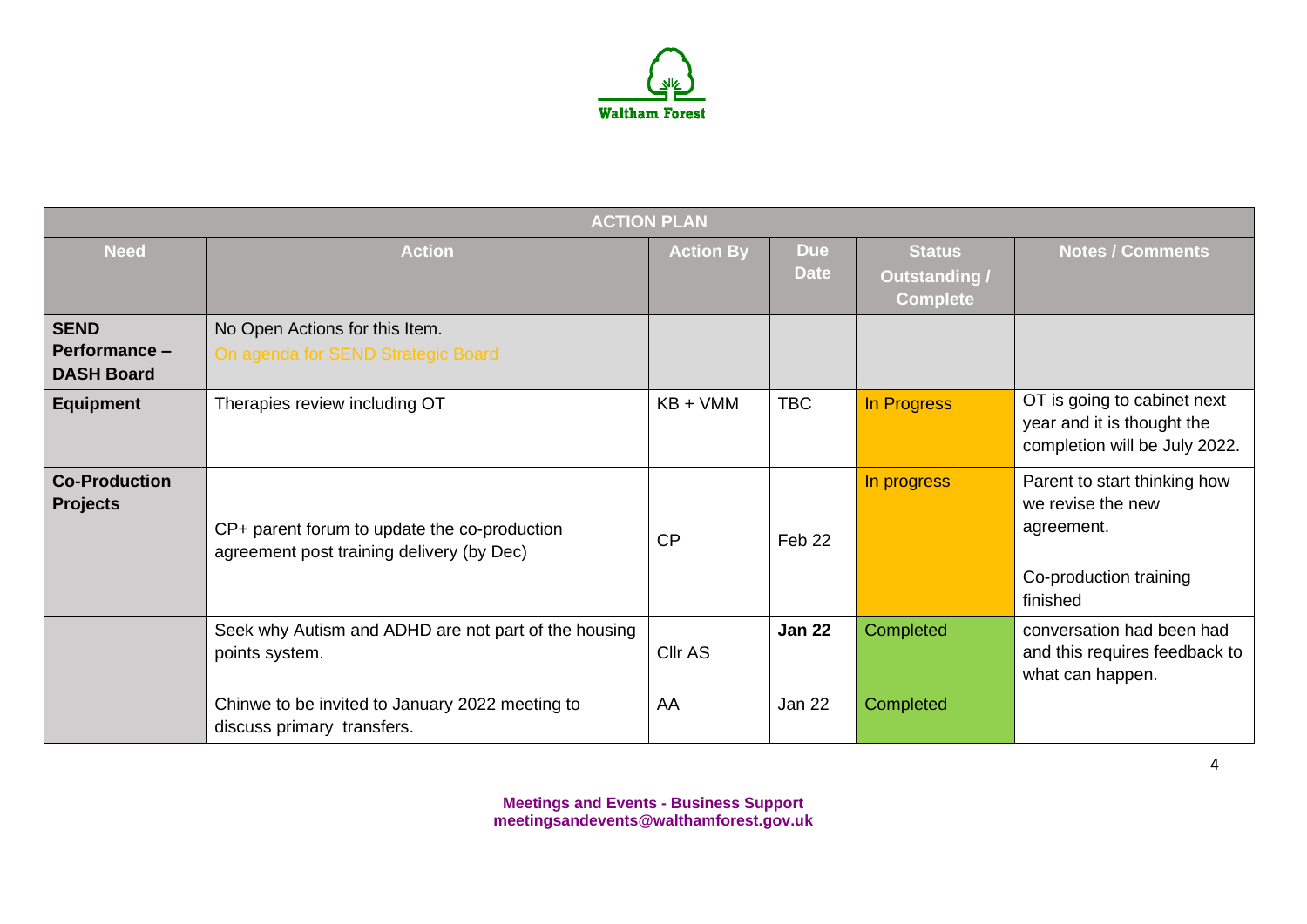

|                         | <b>ACTION PLAN</b>                                                                                                                                          |                  |                           |                                                          |                                                |  |  |
|-------------------------|-------------------------------------------------------------------------------------------------------------------------------------------------------------|------------------|---------------------------|----------------------------------------------------------|------------------------------------------------|--|--|
| <b>Need</b>             | <b>Action</b>                                                                                                                                               | <b>Action By</b> | <b>Due</b><br><b>Date</b> | <b>Status</b><br><b>Outstanding /</b><br><b>Complete</b> | <b>Notes / Comments</b>                        |  |  |
|                         | CP to provide VMM/LMB/EG names of officer who are<br>putting the SALT in the wrong section of EHCP. EG to<br>raise within the service                       | CP               | <b>Jan 22</b>             | Completed                                                |                                                |  |  |
|                         | Explore short-break commission cycle                                                                                                                        | JM/KB            | Feb 22                    | In progress                                              |                                                |  |  |
|                         | to update the location of where the new SENDIASS will<br>be within the community                                                                            | <b>KB</b>        | Feb 22                    | *NEW ACTION*                                             |                                                |  |  |
|                         | Details to be sent to JM in regards to repayment of DPs<br>so that this could be addressed wit Terry or ASC.                                                | CP               | Feb 22                    |                                                          |                                                |  |  |
|                         | Information in regards to testing children with sensory<br>difficult and if they can opt to self-isolate.                                                   | KB               | <b>Jan 22</b>             | Completed                                                | KB to update CP in regards<br>to JMD response. |  |  |
| <b>Primary Transfer</b> | CP to send information to CM/JH in regards to those<br>who are informing parents that they are not allowed to<br>see draft plans before they are finalised. | CP               | Feb 22                    | *NEW ACTION*                                             |                                                |  |  |
| <b>Phase Transfer</b>   | JH to escalate the matter of outstanding reviews in<br>particular school settings to Eva and Cllr Strathern to<br>formally assist in the process            | <b>JH</b>        | Feb 22                    | *NEW ACTION*                                             |                                                |  |  |
| <b>Short Breaks</b>     | Send information to JM in regards to the Leyton Orient<br>youth Zone so that it can be updated as a current                                                 | CP               | Feb 22                    | *NEW ACTION*                                             |                                                |  |  |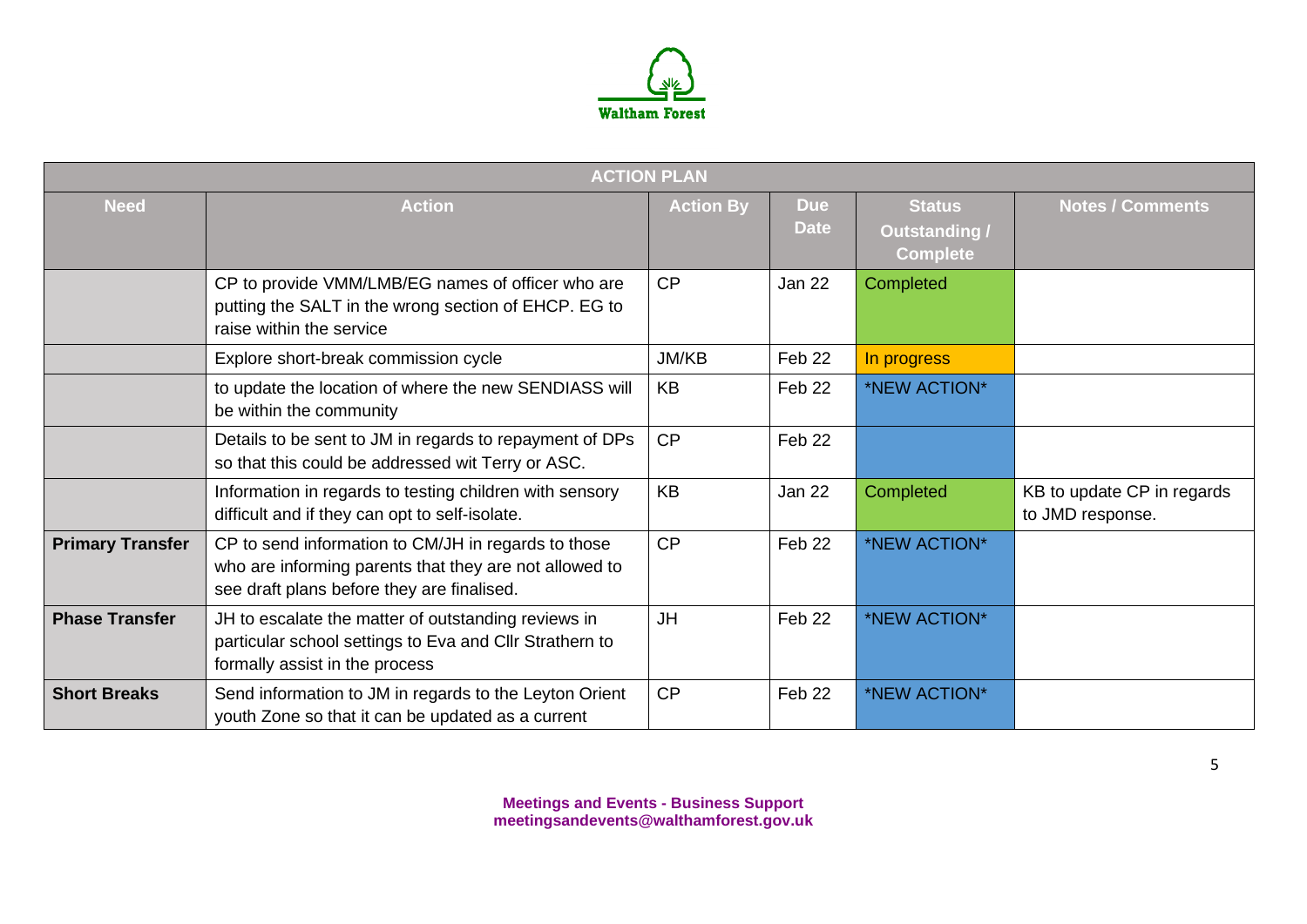

| <b>ACTION PLAN</b> |               |                  |                    |                                                          |                         |  |
|--------------------|---------------|------------------|--------------------|----------------------------------------------------------|-------------------------|--|
| <b>Need</b>        | <b>Action</b> | <b>Action By</b> | Due<br><b>Date</b> | <b>Status</b><br><b>Outstanding /</b><br><b>Complete</b> | <b>Notes / Comments</b> |  |
|                    | opportunity.  |                  |                    |                                                          |                         |  |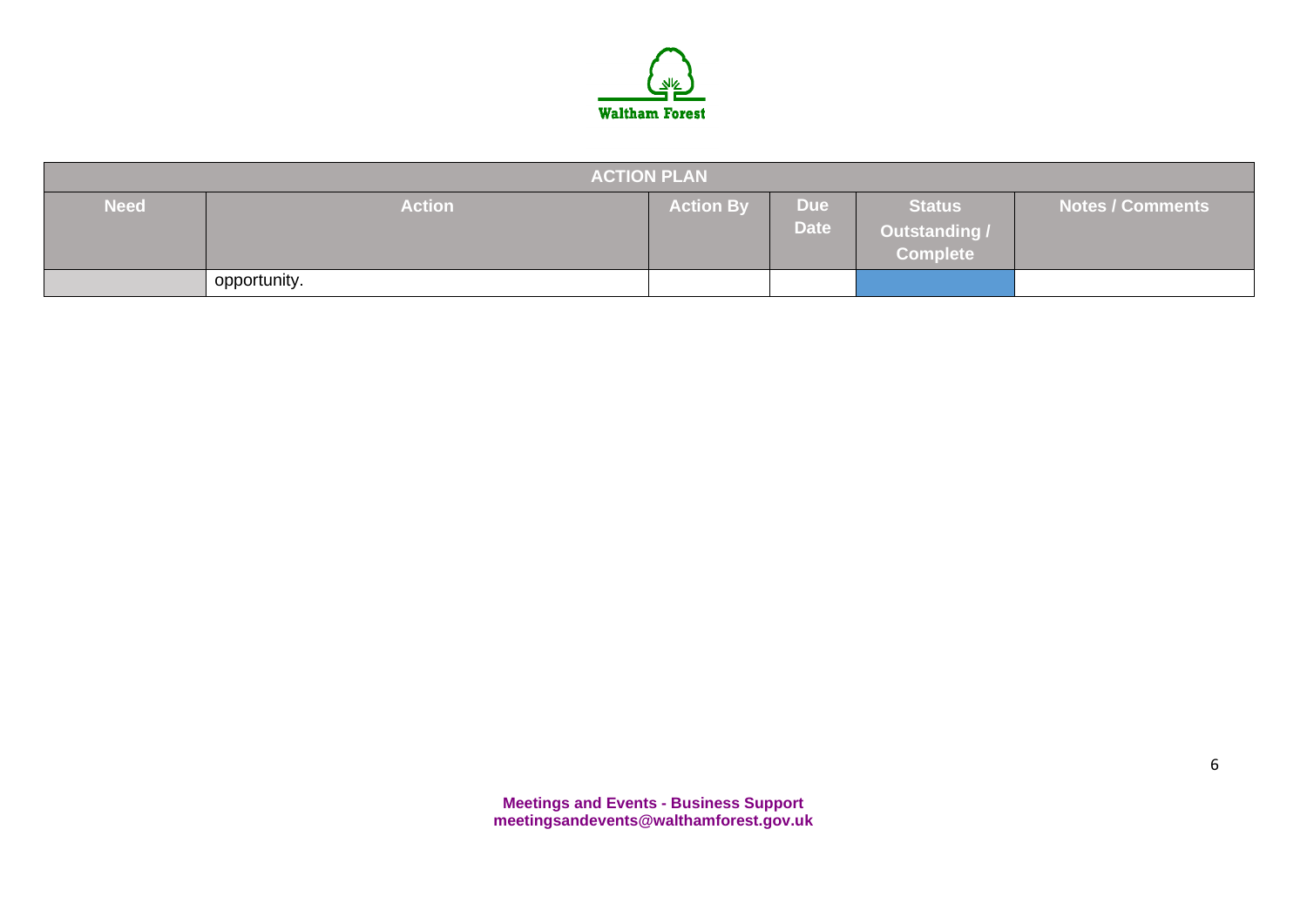

|              | Minutes for Friday 19th November 2021                                                                                                                                                                                                                                                                                                                                                                                                        |
|--------------|----------------------------------------------------------------------------------------------------------------------------------------------------------------------------------------------------------------------------------------------------------------------------------------------------------------------------------------------------------------------------------------------------------------------------------------------|
| <b>No</b>    | <b>Agenda Item</b>                                                                                                                                                                                                                                                                                                                                                                                                                           |
| 1            | <b>Welcome, Introductions and Apologies</b><br>Minutes of Friday 17th December 2021.<br>$\bullet$                                                                                                                                                                                                                                                                                                                                            |
| $\mathbf{2}$ | <b>Review Action Plan</b><br><b>CIIr Strathern's Update</b>                                                                                                                                                                                                                                                                                                                                                                                  |
|              | The Council does assess applications which include children with autism and ADHD. If a child has any one of these health conditions, a medical<br>form has to be completed online with supporting evidence and this information is assessed. www.walthamforest.gov.uk/housing/find-home/council-<br>housing/how-update-your- details. The assessment is based on how the current housing situation is having an impact on any medical issue. |
|              | It might be useful to have the details of the specific case you are referring to as the applicant could then be given appropriate guidance on<br>requesting a review of a medical decision if appropriate.                                                                                                                                                                                                                                   |
|              | If the parent would like further information regarding the Council's New Allocations Policy or details of the five rehousing priority bands and any<br>eligibility criteria, I have included the document with this response for your information and which they may find useful to check themselves for their<br>priority.                                                                                                                  |
|              | Anyone, who experiences difficulty in that matter should be directed to contact Cllr Strathern directly                                                                                                                                                                                                                                                                                                                                      |
| 3            | <b>Primary Transfer</b>                                                                                                                                                                                                                                                                                                                                                                                                                      |
|              | <b>Primary to Secondary Transfers</b>                                                                                                                                                                                                                                                                                                                                                                                                        |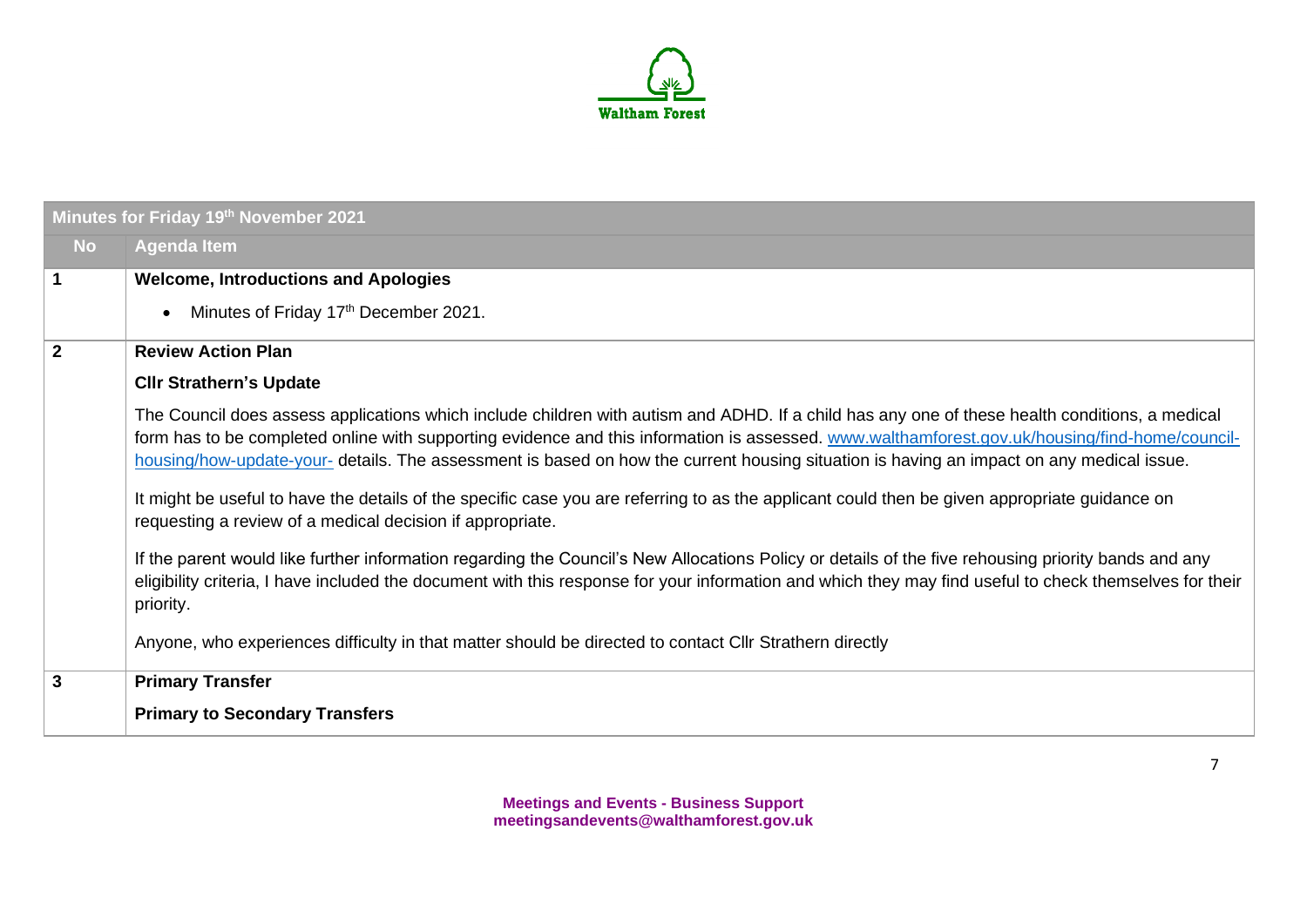

|           | Minutes for Friday 19th November 2021                                                                                                                                                                                                                                                                                                                                                                                                                                                                                                                                                                                            |
|-----------|----------------------------------------------------------------------------------------------------------------------------------------------------------------------------------------------------------------------------------------------------------------------------------------------------------------------------------------------------------------------------------------------------------------------------------------------------------------------------------------------------------------------------------------------------------------------------------------------------------------------------------|
| <b>No</b> | <b>Agenda Item</b>                                                                                                                                                                                                                                                                                                                                                                                                                                                                                                                                                                                                               |
|           | A panel was held on 14 <sup>th</sup> December in which now officer are at the stage of finalise what they have and chasing last minute response to<br>$\bullet$<br>consultations.                                                                                                                                                                                                                                                                                                                                                                                                                                                |
|           | For September 2022 academic year there are 166 primary school children transitioning to secondary school and there are 58 nursery<br>$\bullet$<br>children transitioning to primary school.                                                                                                                                                                                                                                                                                                                                                                                                                                      |
|           | there are 92 primary school children have been offered their first preference. 28 children have received their second preference.<br>$\bullet$                                                                                                                                                                                                                                                                                                                                                                                                                                                                                   |
|           | 16 cases have been deferred in the sense that a decision has not been draw for various reason such as because the school parents<br>$\bullet$<br>wanted have been consulted and their evidence to the response that some could not be made or based on the moderation panel that was<br>held it was felt that the needs of the child that was specified on the plan are special school children or are not mainstream school children or<br>are not resource provision or for a particular reason a decision was not met on the panel day therefore have to go back to parents to inform<br>them and consultant further schools. |
|           | There are two or three cases where it has been proposed to the parents the school that the child should be going to. schools were<br>$\bullet$<br>suggested the parents were happy with it in which the school where then consulted and they agreed, this is not classified as parental<br>preference because we could not give their preferred school.                                                                                                                                                                                                                                                                          |
|           | There are two where parents gave a third preference and we have consulted and named two.<br>$\bullet$                                                                                                                                                                                                                                                                                                                                                                                                                                                                                                                            |
|           | 3 case where parents only provided one preference.<br>$\bullet$                                                                                                                                                                                                                                                                                                                                                                                                                                                                                                                                                                  |
|           |                                                                                                                                                                                                                                                                                                                                                                                                                                                                                                                                                                                                                                  |
|           | <b>Nursery to Primary Transfer</b>                                                                                                                                                                                                                                                                                                                                                                                                                                                                                                                                                                                               |
|           | There were 58 cases.                                                                                                                                                                                                                                                                                                                                                                                                                                                                                                                                                                                                             |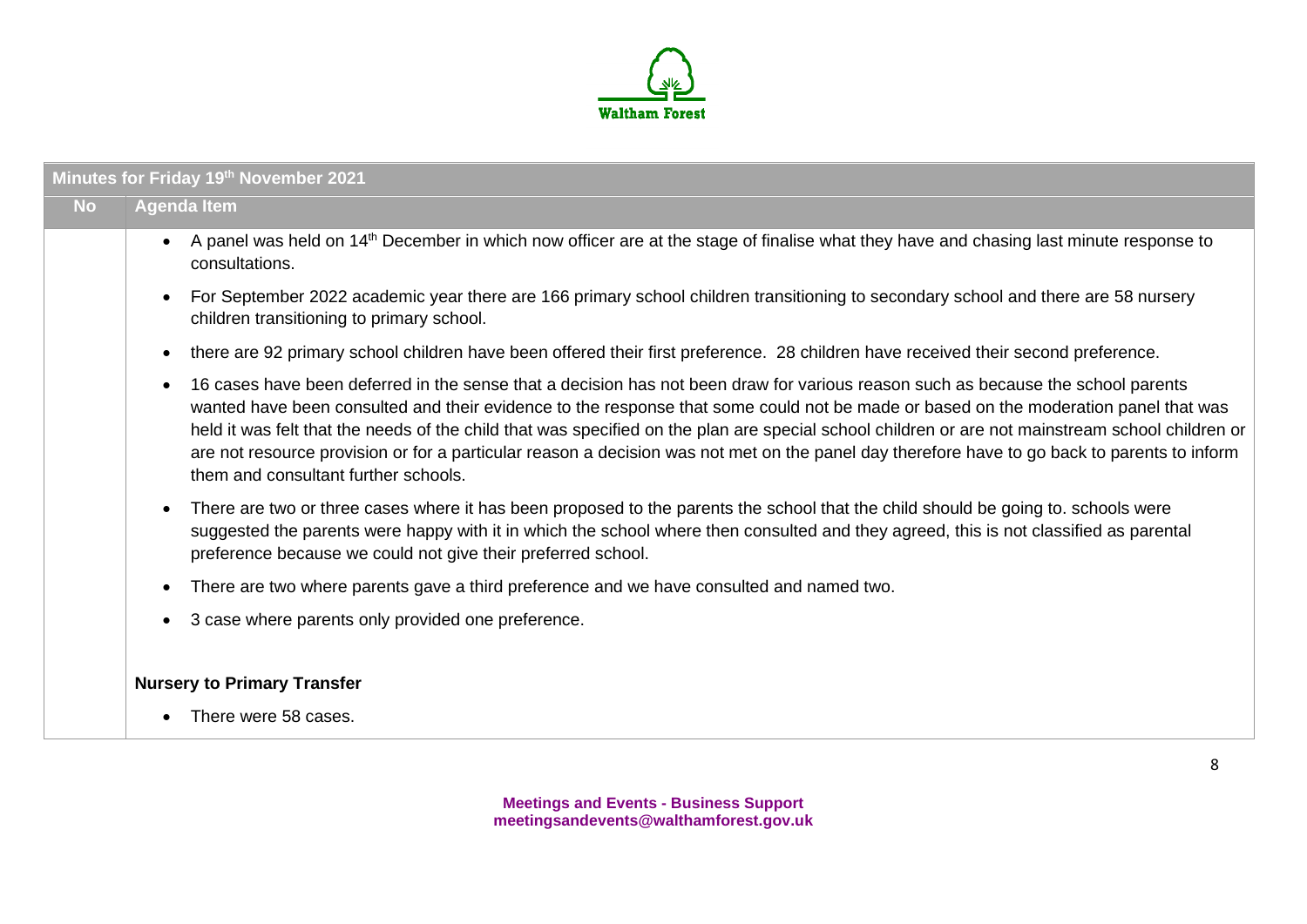

|           | Minutes for Friday 19th November 2021                                                                                                                                                                                                                                                                                                                                                                                                                                                                       |
|-----------|-------------------------------------------------------------------------------------------------------------------------------------------------------------------------------------------------------------------------------------------------------------------------------------------------------------------------------------------------------------------------------------------------------------------------------------------------------------------------------------------------------------|
| <b>No</b> | <b>Agenda Item</b>                                                                                                                                                                                                                                                                                                                                                                                                                                                                                          |
|           | 35 cases got their first preference, three case got their second preference and five got their third preference.<br>$\bullet$                                                                                                                                                                                                                                                                                                                                                                               |
|           | There are also 11 deferred case and 5/35 was cases were parents just provided one school.<br>$\bullet$                                                                                                                                                                                                                                                                                                                                                                                                      |
|           | <b>Moderation panel.</b>                                                                                                                                                                                                                                                                                                                                                                                                                                                                                    |
|           | Commenced last year because senior management has been informed by senior management of some of the special school that there is<br>$\bullet$<br>handful of children that should not be special school children and should instead be in mainstream school but because parents have posed<br>special school we have consulted and selected a school. These children are taking a place in special school when their needs could be met<br>in mainstream school, this was the information that was provided. |
|           | The moderation panel was implemented during the phase transfer to ensure that it is not parents saying that they want their child to attend<br>$\bullet$<br>a special school but the local authority being certain that the needs of the child is specified on the plan are actually can only be met in a<br>special school.                                                                                                                                                                                |
|           | It is known that there is a demand for special schools and resource provision therefore needed to have a means to who gets the space<br>$\bullet$<br>rather than just parental preference.                                                                                                                                                                                                                                                                                                                  |
|           | The moderation panel consider of senior Education Psychologist, SEND tribunal officer, Team Managers and DCO to assess the plan, in<br>$\bullet$<br>which this would have been amended by the SEND officer prior to the panel. This will help assess whether the parental assessment aligns<br>with the need of the child.                                                                                                                                                                                  |
|           | The number of cases in with the panel had to disagree with the parents was not much in which there four case within the secondary phase<br>$\bullet$<br>transition out of the 166 children in where is was felt that the children's needs were better met within a mainstream school and there are<br>reasonable adjustment that can be made.                                                                                                                                                               |
|           | The only resource provision that was moderated was the Autistic one, Chingford Foundation and Fredrick Bremmer.<br>$\bullet$                                                                                                                                                                                                                                                                                                                                                                                |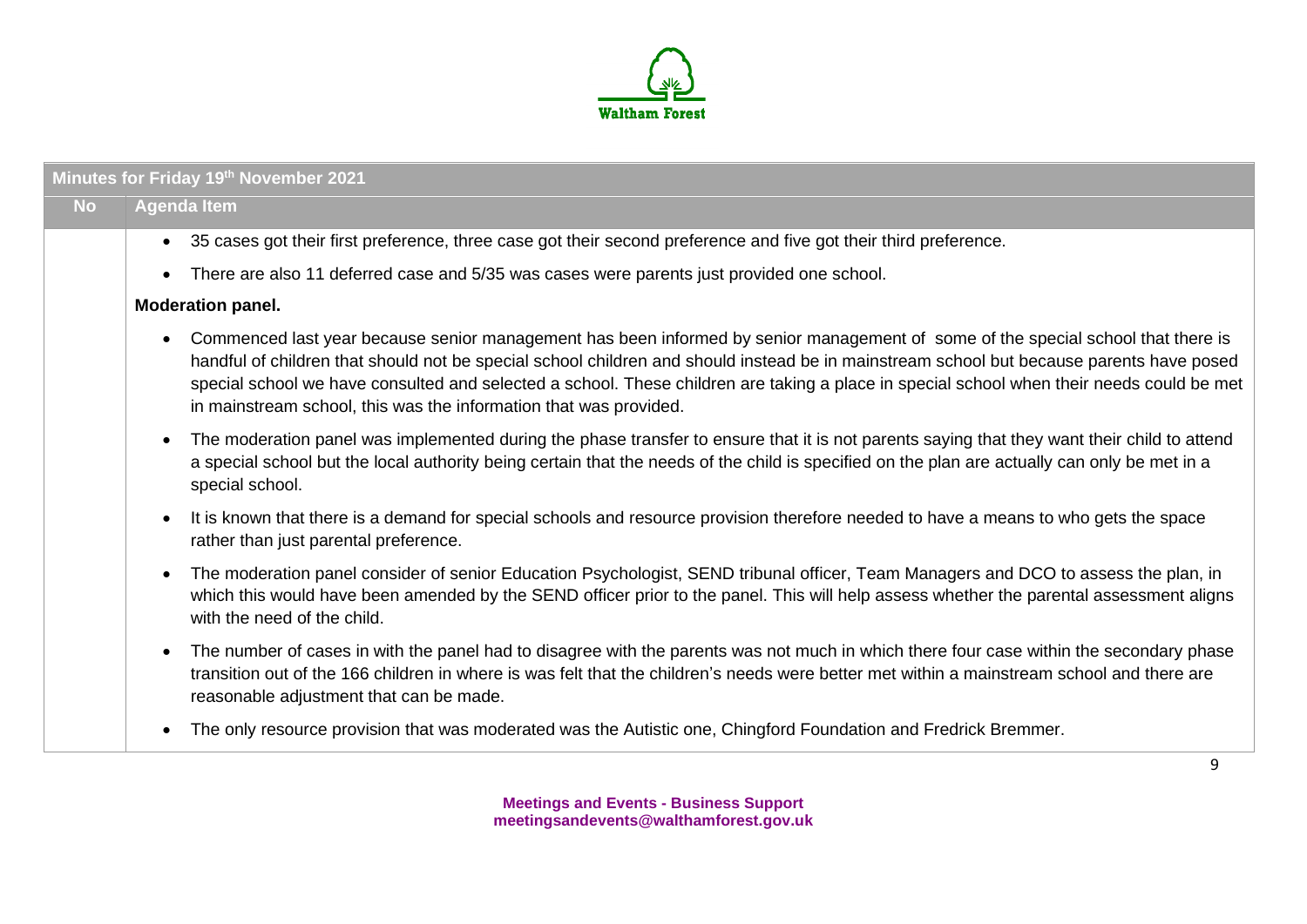

|           | Minutes for Friday 19th November 2021                                                                                                                                                                                                                                                                                                                                                                                                                                                     |  |  |  |  |
|-----------|-------------------------------------------------------------------------------------------------------------------------------------------------------------------------------------------------------------------------------------------------------------------------------------------------------------------------------------------------------------------------------------------------------------------------------------------------------------------------------------------|--|--|--|--|
| <b>No</b> | <b>Agenda Item</b>                                                                                                                                                                                                                                                                                                                                                                                                                                                                        |  |  |  |  |
|           | Three were three case were parents choose mainstream school however it was clear that child was not a mainstream child and instead a<br>$\bullet$<br>special school was required. Therefore, conversation was held with the parents in regards to this.                                                                                                                                                                                                                                   |  |  |  |  |
|           | There was three where parent chose a resource provision however looking at the needs of the child through the annual review it was felt<br>$\bullet$<br>that the child need can be meet in mainstream school                                                                                                                                                                                                                                                                              |  |  |  |  |
|           | There were three cases were parents had choose independent school out of borough school. there was a consultant and informed the<br>$\bullet$<br>parents that we would be also consulting out in borough special schools.                                                                                                                                                                                                                                                                 |  |  |  |  |
|           | It has been found that a lot of children within primary transitions are still going through assessments therefore there are some that have not<br>$\bullet$<br>been concluded and where they will go.                                                                                                                                                                                                                                                                                     |  |  |  |  |
|           | The statutory deadline is 15 <sup>th</sup> February 2022.<br>$\bullet$                                                                                                                                                                                                                                                                                                                                                                                                                    |  |  |  |  |
|           | Any child with the transition cohort that gets a plan between 15 <sup>th</sup> February until 2022 we have to ensure that we are consulting with the<br>$\bullet$<br>parents and school rather the children attending a mainstream school through admission having had a plan in the summer creating<br>challenges.                                                                                                                                                                       |  |  |  |  |
|           | CP, the issues that have been experience are in relation to secondary phase transfer which is that some parents after the plan has been<br>$\bullet$<br>amended and there is draft were not allowed to see the draft. Some parents have been informed that they cannot see the draft until the<br>school is name on 15 <sup>th</sup> February 2022 despite asking to see this. The draft has been sent the school however parents are being told that<br>they will not be able to see it. |  |  |  |  |
|           | It has never been a policy within London Borough of Waltham Forest not to share proposed amended plan with parent as by law you have<br>$\bullet$<br>to and they have to respond to it as part of the annal review.                                                                                                                                                                                                                                                                       |  |  |  |  |
|           | CP, there is different information being passed on as it has been said that children did not get their places in which meetings are being held<br>$\bullet$                                                                                                                                                                                                                                                                                                                               |  |  |  |  |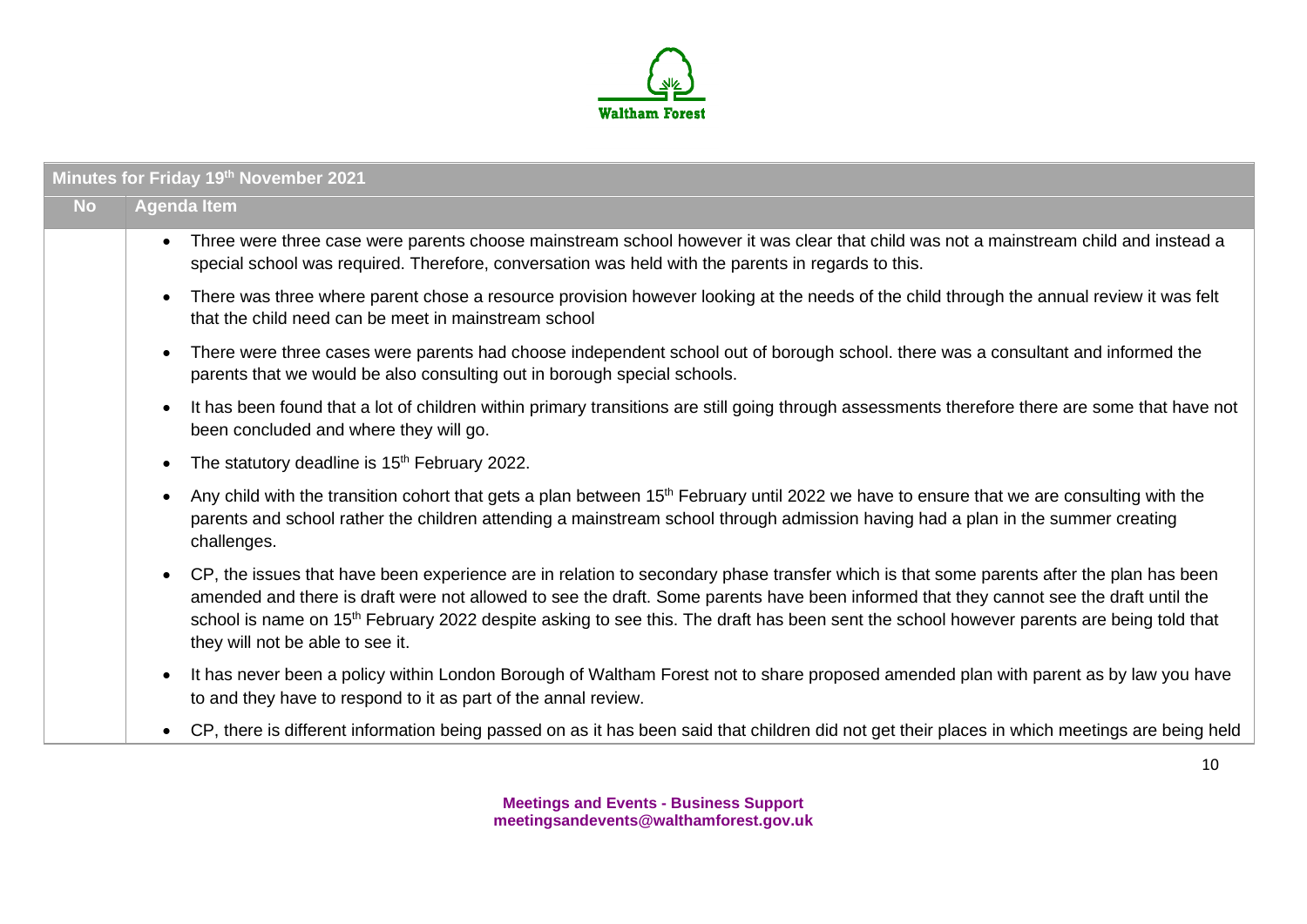

| Minutes for Friday 19th November 2021 |                                                                                                                                                                                                                                                                                                                                                                                                                                                                                                                                                                |  |  |  |
|---------------------------------------|----------------------------------------------------------------------------------------------------------------------------------------------------------------------------------------------------------------------------------------------------------------------------------------------------------------------------------------------------------------------------------------------------------------------------------------------------------------------------------------------------------------------------------------------------------------|--|--|--|
| <b>No</b>                             | <b>Agenda Item</b>                                                                                                                                                                                                                                                                                                                                                                                                                                                                                                                                             |  |  |  |
|                                       | and consultations are occurring. Parents are not being informed the correct information and there is lack of transparency of what is going on<br>and what the processes are and if you did not get your first choice, then what has happened. There needs to be written guidance in regards<br>to what the process are what happens and how decision are made in regards to how place are allocated.                                                                                                                                                           |  |  |  |
|                                       | CM we base our decision is clear and there is statutory process with is the consultation and we know the number of commissioned place for<br>our resource provision. We know the number of children leaving each provision which can therefore be replaced. Decision are based on the<br>need of the child on the plan and the response from the school. each school will know the number of place that they have therefore they will<br>not offer more and in most of the cases that they have declined to the resource provision they made a recommendation. |  |  |  |
|                                       | KG, parents are frustrated that some of the EHCP that are being consulted on in regards to secondary transfers have not been updated in<br>four or more year therefore you are looking at a profile of a child from KS1 that is no longer applicable and would make it impossible to<br>make a reliable answer, where the setting is right for the child. How can you decide how a child should be transfer to an institution without<br>latest and adequate information of their needs.                                                                       |  |  |  |
|                                       | CM how children are selected for a school is dependent on an EHCP and annual review in addition to the response from the school. the<br>others that may not get in because of commissioning or capacity we consider having a conversation the next provision if they have the<br>space. If they do not have spaces then it becomes a space where there is consideration for spot purchasing as long as the school is in<br>agreement to have addition beyond their commission number if the local authority is prepared to spot purchase.                      |  |  |  |
|                                       | JM, what is the consideration for agreeing priority and what is the additional criteria that the service would be considering when choosing<br>$\bullet$<br>the children when offering a place to and what is the consideration for another placement apart from the EHCP. Could we consider a<br>process similar to the admissions criteria ie when a sibling attends the school?                                                                                                                                                                             |  |  |  |
|                                       | CM in spreadsheet there is a column for distance from home to school.<br>$\bullet$                                                                                                                                                                                                                                                                                                                                                                                                                                                                             |  |  |  |
|                                       | KG the problem with that process is that children with EHCP by law there are only two criteria where a school can refuse admission and<br>$\bullet$                                                                                                                                                                                                                                                                                                                                                                                                            |  |  |  |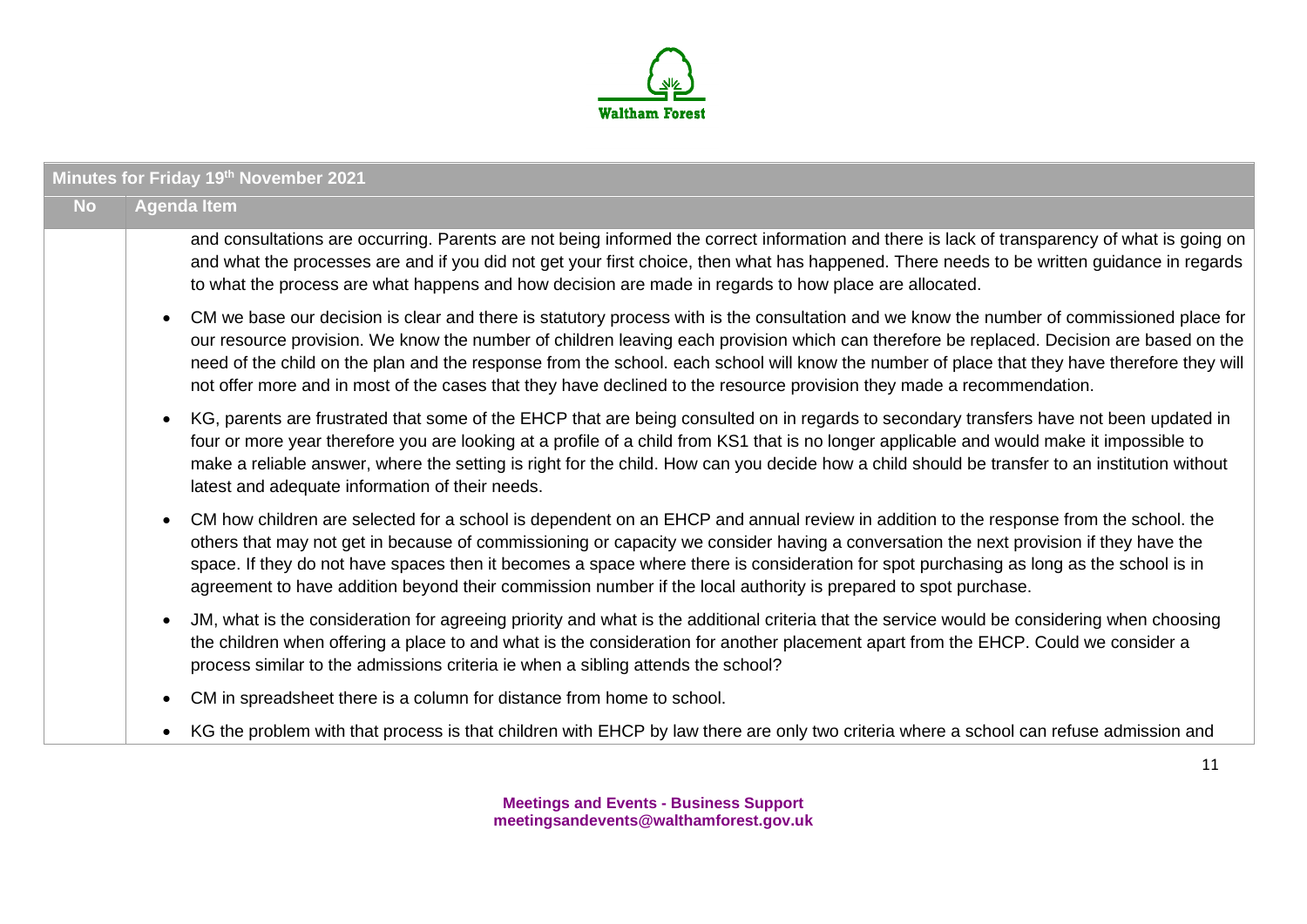

|           | Minutes for Friday 19th November 2021                                                                                                                                                                                                                                                                                                             |                  |                 |  |  |
|-----------|---------------------------------------------------------------------------------------------------------------------------------------------------------------------------------------------------------------------------------------------------------------------------------------------------------------------------------------------------|------------------|-----------------|--|--|
| <b>No</b> | <b>Agenda Item</b>                                                                                                                                                                                                                                                                                                                                |                  |                 |  |  |
|           | neither involve distance. It is about if their need can be met and if the child is detrimental to the education of the other children.                                                                                                                                                                                                            |                  |                 |  |  |
|           | KG, how many of the parents know their current status and it has been said that we will find out by 15 <sup>th</sup> February 2022 and by law that is the<br>latest possible date.                                                                                                                                                                |                  |                 |  |  |
|           | CM we cannot inform parents yet as the allocation process has not yet bee complete. $15th$ February 2022 is the last day but we plan to<br>notify the parents prior to this so that they can come back with any concern that they have. The parents that have been informed are those<br>that schools have said that they cannot meet their need. |                  |                 |  |  |
|           |                                                                                                                                                                                                                                                                                                                                                   | <b>Action By</b> | <b>Due Date</b> |  |  |
|           | CP to send information to CM/JH in regards to those who are informing parents that they are not allowed to see draft plan.                                                                                                                                                                                                                        | <b>CP</b>        | Feb 22.         |  |  |
| 4         | <b>Phase Transfer Post 16/19</b>                                                                                                                                                                                                                                                                                                                  |                  |                 |  |  |
|           | there are school that have held as requested annual reviews although they are not quickest however they are being chased to send<br>paperwork back therefore plans can be amended and consultation can go out.                                                                                                                                    |                  |                 |  |  |
|           | There is a higher amount of schools that have not held annua review for leavers.<br>$\bullet$                                                                                                                                                                                                                                                     |                  |                 |  |  |
|           | the school that have had annual reviews we are managing and the school that have not had annual review it is difficult to make consultation<br>when there is no clarity.                                                                                                                                                                          |                  |                 |  |  |
|           | Even if the post-16 officer does not attend the annual review there is still a place on the annual review paperwork to record options and the<br>type of course that they want to enrol onto so that consultations can be made.                                                                                                                   |                  |                 |  |  |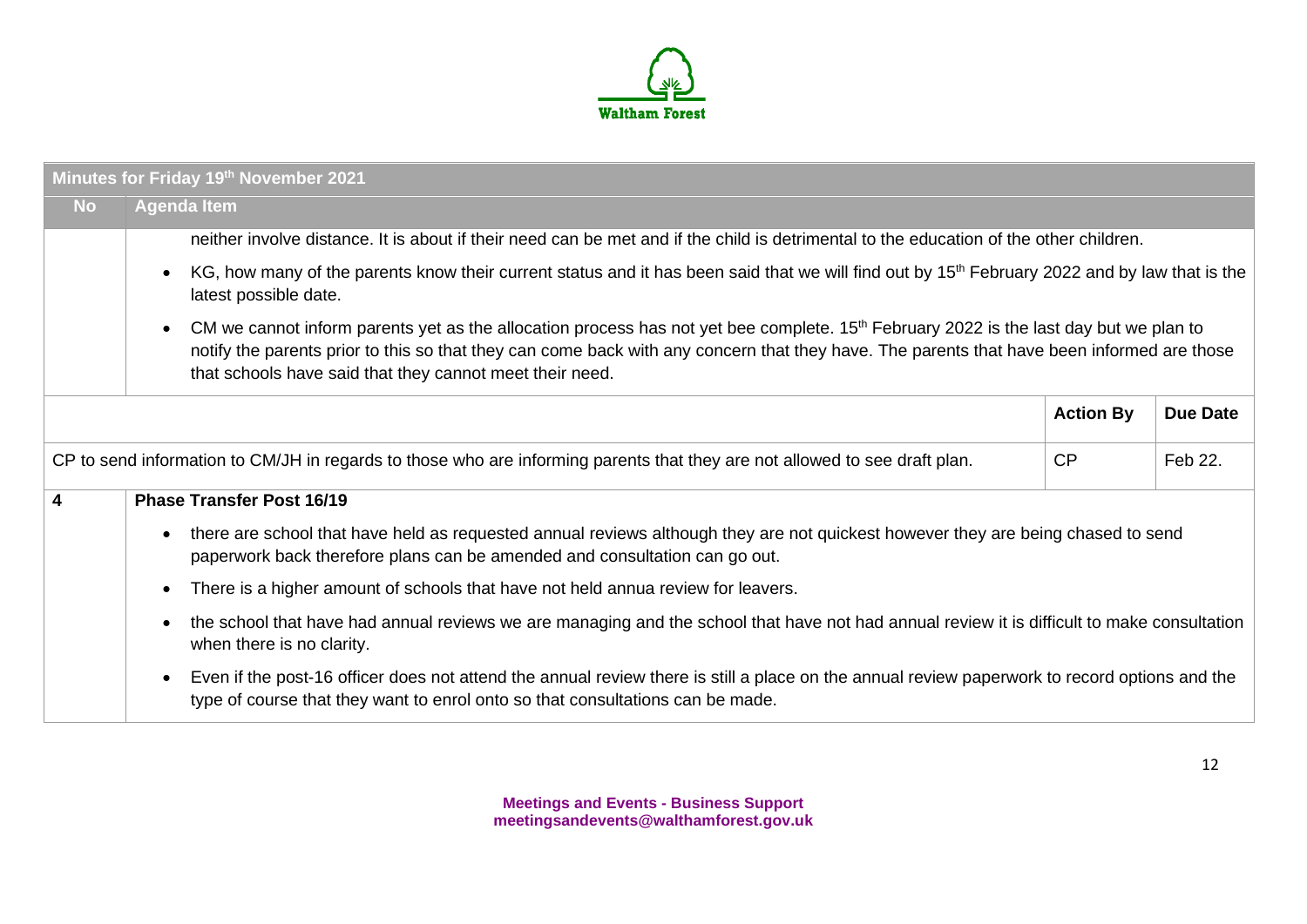

|           | Minutes for Friday 19th November 2021                                                                                                                                                                                                                                                                                                                                        |                            |                             |  |  |
|-----------|------------------------------------------------------------------------------------------------------------------------------------------------------------------------------------------------------------------------------------------------------------------------------------------------------------------------------------------------------------------------------|----------------------------|-----------------------------|--|--|
| <b>No</b> | <b>Agenda Item</b>                                                                                                                                                                                                                                                                                                                                                           |                            |                             |  |  |
|           | The school are told are told in September that these specific people leaver have to have an annual review with the term.<br>$\bullet$                                                                                                                                                                                                                                        |                            |                             |  |  |
|           | CP the consequence for the young people if they do not have anywhere to go to at the start of the academic year.<br>$\bullet$                                                                                                                                                                                                                                                |                            |                             |  |  |
|           | The issue sometimes is that there is no inclination on the schools' part to rush as sometimes the consultation will depend on GCSE result<br>so there is an element hat we know will not be staying in school these are the one where the annual review happen regularly as they know<br>they will go onto college therefore need the college placement as soon as possible. |                            |                             |  |  |
|           | There are ones that would be staying on at the sixth form therefore it is a continuation of consult.<br>$\bullet$                                                                                                                                                                                                                                                            |                            |                             |  |  |
|           | JM we are failing the children during a very important transition.<br>$\bullet$                                                                                                                                                                                                                                                                                              |                            |                             |  |  |
|           |                                                                                                                                                                                                                                                                                                                                                                              | <b>ACTION</b><br><b>BY</b> | <b>ACTION</b><br><b>DUE</b> |  |  |
|           | JH to escalations the matter of outstanding reviews to Eva and CIIr Strathern to formally assist in the process                                                                                                                                                                                                                                                              | <b>JH</b>                  | Feb <sub>22</sub>           |  |  |
| 5         | <b>New SENDIASS Provider</b>                                                                                                                                                                                                                                                                                                                                                 |                            |                             |  |  |
|           | To be discussed in February 2022.<br>$\bullet$                                                                                                                                                                                                                                                                                                                               |                            |                             |  |  |
| 6         | <b>Recommissioning Updates</b>                                                                                                                                                                                                                                                                                                                                               |                            |                             |  |  |
|           | KD, in regards to Autism in school project NHS England they have informed partnership organisation with be the Autism Educational Trust.<br>$\bullet$                                                                                                                                                                                                                        |                            |                             |  |  |
|           | There will be a briefing on 2 <sup>nd</sup> February 2022.<br>$\bullet$                                                                                                                                                                                                                                                                                                      |                            |                             |  |  |
|           | Autism Project Manager will be commencing on 31 <sup>st</sup> January 2022 and she will become part of this forum. There will be an autism charted                                                                                                                                                                                                                           |                            |                             |  |  |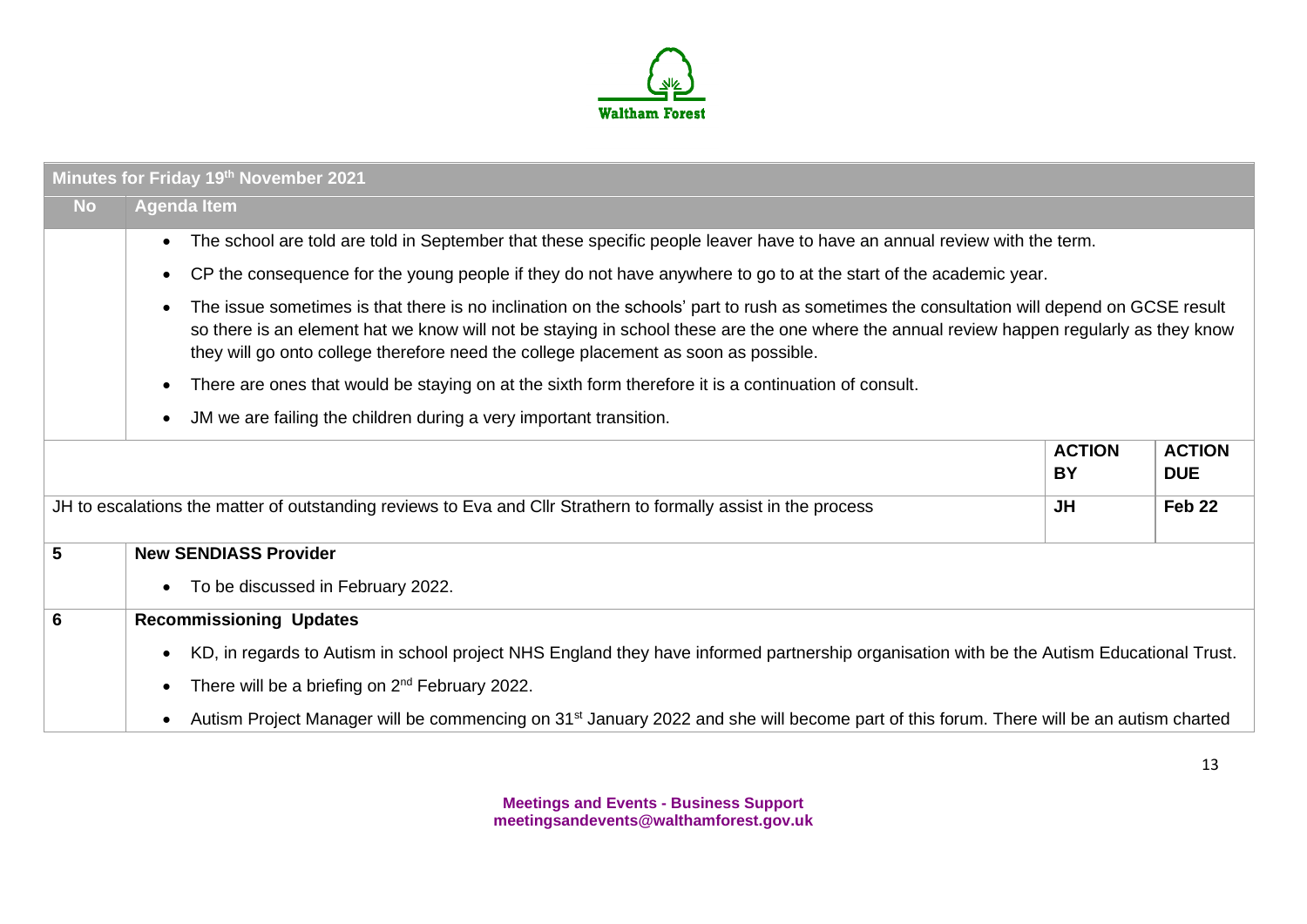

| Minutes for Friday 19th November 2021                                                                          |                                                                                                                                                                                                                                                                                                                                                                                                                                                                                                                                |  |  |
|----------------------------------------------------------------------------------------------------------------|--------------------------------------------------------------------------------------------------------------------------------------------------------------------------------------------------------------------------------------------------------------------------------------------------------------------------------------------------------------------------------------------------------------------------------------------------------------------------------------------------------------------------------|--|--|
| <b>No</b>                                                                                                      | <b>Agenda Item</b>                                                                                                                                                                                                                                                                                                                                                                                                                                                                                                             |  |  |
|                                                                                                                | workshop which will be held on 11 <sup>th</sup> February 2022, this will be the first meeting and workshop. This will be able what it is expected of the<br>Charted to focus on and what the general like would be and would have some tips how to be autism friendly.                                                                                                                                                                                                                                                         |  |  |
| The Autism in education review will be done and they will be working to resign the specification.<br>$\bullet$ |                                                                                                                                                                                                                                                                                                                                                                                                                                                                                                                                |  |  |
|                                                                                                                | In regards to SEND transport it will commence where it finished and there was progress before as there was consultation with<br>$\bullet$<br>professionals, parents, young people and the market. The market will be approached again just in case things have changed for them and<br>continue to work on the pack with the aim to go to procurement in the summer. Looking to keep the same model that was purposed which<br>is pay per seat to give the best value for money whilst making sustainable model for providers. |  |  |
|                                                                                                                | Continuing to progress with SEC 75 around OT and SALT. Work is being done in terms of what this will look like from 1 <sup>st</sup> July 2022.<br>$\bullet$                                                                                                                                                                                                                                                                                                                                                                    |  |  |
|                                                                                                                | SEND outreach services Whitefield's there will be another parents meeting which a provisional date is 3rd February 2022.<br>$\bullet$                                                                                                                                                                                                                                                                                                                                                                                          |  |  |
|                                                                                                                | Contact management and monitor meeting will be held on 28 <sup>th</sup> January 2022, which there are two parental representative on the board.<br>$\bullet$                                                                                                                                                                                                                                                                                                                                                                   |  |  |
|                                                                                                                | We spoke to Barking they do not met in the school and they met outside the school as they are not allowed to go into the school and they<br>$\bullet$<br>had a lot of concern from parents around although they were groups they felt safer and secure they were not going to leave their child if<br>they did not feel able to so it was going further than their original pick up point.                                                                                                                                     |  |  |
|                                                                                                                | JM, cluster pick up points have been on the agenda for a long time, we wanted to ask parents about these though a consultation. We've<br>$\bullet$<br>had feedback in relation to current pick up pointsthat they are too far from home, convenient and they are place in residential road where<br>access was not good for the bus and not shelter for bad weather. The cluster point would mean that pick up would move further away from<br>home which would be a challenge for some of the parents.                        |  |  |
|                                                                                                                | KB we have received confirmation of additional funding for SALT and OT. There was approval for business case that we put in for<br>$\bullet$<br>additional funding, additional commission options are being explored as not all fund that were asked for were provided.                                                                                                                                                                                                                                                        |  |  |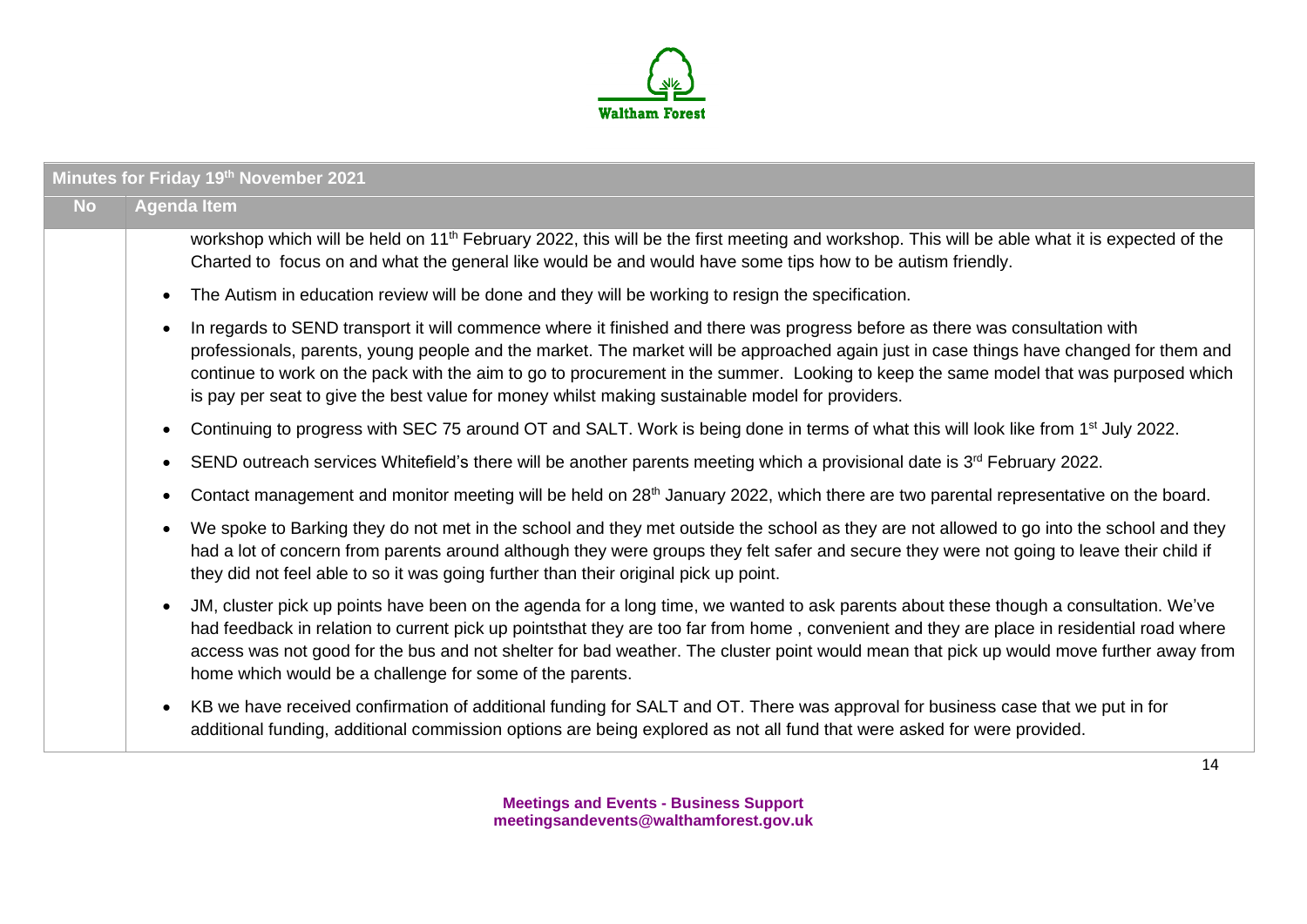

| Minutes for Friday 19th November 2021 |                                                                                                                                                                                                                                                                                                                                                                                                                                                                                                  |  |
|---------------------------------------|--------------------------------------------------------------------------------------------------------------------------------------------------------------------------------------------------------------------------------------------------------------------------------------------------------------------------------------------------------------------------------------------------------------------------------------------------------------------------------------------------|--|
| <b>No</b>                             | <b>Agenda Item</b>                                                                                                                                                                                                                                                                                                                                                                                                                                                                               |  |
|                                       | Funding for children looked after health team which we needed funding for and health input into the MASH service.<br>$\bullet$                                                                                                                                                                                                                                                                                                                                                                   |  |
|                                       | LMB reducing the waiting team for therapy service whilst we have the funding we have agreed what the priority post are with SALT and OT<br>and addressing the waiting time.                                                                                                                                                                                                                                                                                                                      |  |
|                                       | As we are looking at a SEC 75 and having an integrated health local authority OT service this means that we will be able to create a clinical<br>lead role for the team and provide the clinically operation leadership. Therefore, would be able to look at the career developments.                                                                                                                                                                                                            |  |
|                                       | we have identified an OT which will create an additional three clinical role. SALT will bring in five and a bit of admin and assistance support.                                                                                                                                                                                                                                                                                                                                                 |  |
|                                       | Recruitment to therapist post is very challenging and everyone is competing and we do not have a temporary overseas workforce.                                                                                                                                                                                                                                                                                                                                                                   |  |
|                                       | <b>SACC PATHWAY</b>                                                                                                                                                                                                                                                                                                                                                                                                                                                                              |  |
|                                       | In January 2021 the waiting time was 22 months however it has reduced for children who are being booked in January have been waiting<br>since august 2021, which means the waiting time has reduced significantly.                                                                                                                                                                                                                                                                               |  |
|                                       | There are a number of initiative happening between January and March in terms of commission an external provider to do offer the 40<br>assessment. The in house team are putting on additional assessment to provide additional 24. We are looking to do an additional 64<br>assessment between January and March in addition to business as usual. There are averagely 22 diagnostic appointment on a monthly<br>basis therefore the average waiting time to be reduced to six to seven months. |  |
| 7                                     | <b>NEL Key Worker Bid</b>                                                                                                                                                                                                                                                                                                                                                                                                                                                                        |  |
|                                       | Children and young people with LD and/or Autism with MH needs and/or behavioural challenges. This about preventing children and young<br>children with autism entering tier four MH units and prevent them for entering 52 weeks residential educational placement due to their<br>behaviour therefore trying to keep young people with the community where we can.                                                                                                                              |  |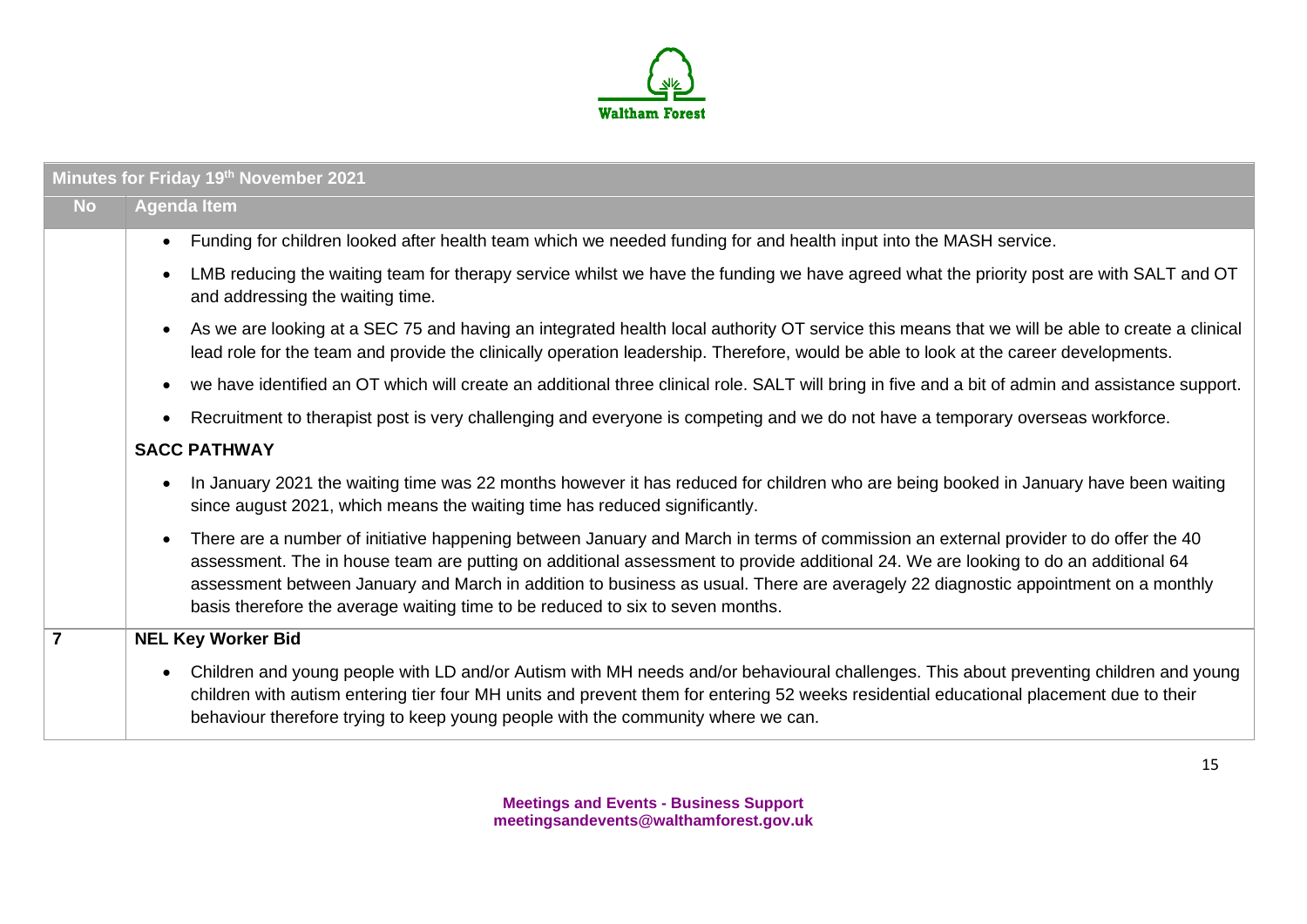

| Minutes for Friday 19th November 2021 |                                                                                                                                                                                                                                                                                                                                                                                                                                                                                      |  |  |
|---------------------------------------|--------------------------------------------------------------------------------------------------------------------------------------------------------------------------------------------------------------------------------------------------------------------------------------------------------------------------------------------------------------------------------------------------------------------------------------------------------------------------------------|--|--|
| <b>No</b>                             | <b>Agenda Item</b>                                                                                                                                                                                                                                                                                                                                                                                                                                                                   |  |  |
|                                       | NHS England have a LD and autism programme that sit behind the work that CCG do and there are various area that we work on and have<br>$\bullet$<br>responsibility for.                                                                                                                                                                                                                                                                                                              |  |  |
|                                       | New initiative which was piloted in 2019 a few areas around key for additional resource to support young people who are on the dynamic<br>$\bullet$<br>support register who are increase risk of entering tier four or educational placement.                                                                                                                                                                                                                                        |  |  |
|                                       | The key worker can be flexible although NHS England are stringent criteria they feel has to be met in terms of what they think the Key<br>$\bullet$<br>Worker role is which will differ from what local areas feel the key worker should do. NHS England see as coordinator role someone who<br>brings together different team, service and professionals working with the young person to enable the joint working and co-ordination to<br>prevent the person going into tier four. |  |  |
|                                       | What we are missing is someone to work directly with families to support them with implementing how to behaviour management technique<br>$\bullet$<br>or intervention recommended by CAMHS.                                                                                                                                                                                                                                                                                          |  |  |
|                                       | We have a deadline for the end of January and this is high level and where would the key worker sit, what they will do and how many do we<br>$\bullet$<br>want. We are not allowed to put any clinically support into the bid which is disappointing as commissioner feel as though this would be<br>useful. However, we rare looking to see if we can put training into the bid for either parents or young people.                                                                 |  |  |
|                                       | We were working on the basis that we had an allocation amount of money however this has been revised which is now significantly less<br>$\bullet$<br>therefore we have informed NHS England that we cannot met their deadline due to this change.                                                                                                                                                                                                                                    |  |  |
| 8                                     | <b>Covid-19 Vaccinations</b>                                                                                                                                                                                                                                                                                                                                                                                                                                                         |  |  |
|                                       | We are Drafting letter to send out to SEND parents in regards to the vaccination around for children and young people.<br>$\bullet$                                                                                                                                                                                                                                                                                                                                                  |  |  |
|                                       | We are focusing on CEV group as the cohort is low.<br>$\bullet$                                                                                                                                                                                                                                                                                                                                                                                                                      |  |  |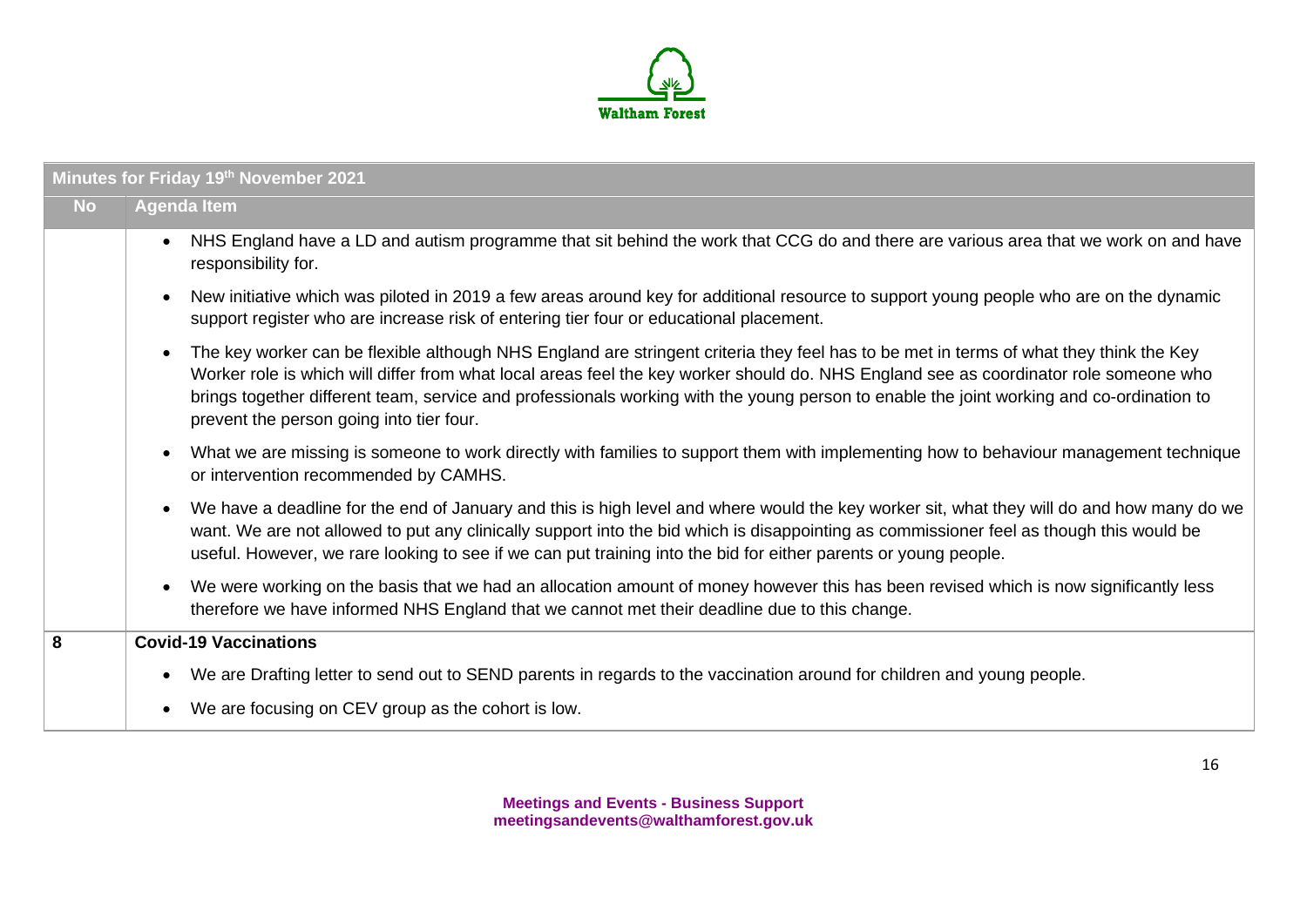

| Minutes for Friday 19th November 2021 |                                                                                                                                                                                                                                                                                                                            |  |  |
|---------------------------------------|----------------------------------------------------------------------------------------------------------------------------------------------------------------------------------------------------------------------------------------------------------------------------------------------------------------------------|--|--|
| <b>No</b>                             | <b>Agenda Item</b>                                                                                                                                                                                                                                                                                                         |  |  |
|                                       | We will send the letter through the SEND service however will check with CP that people are in receipt of the letter and information.<br>$\bullet$                                                                                                                                                                         |  |  |
| 9                                     | <b>Coproduction Updates and Parental Feedback</b>                                                                                                                                                                                                                                                                          |  |  |
|                                       | Coproduction there is no one as yet however there will be a meeting with Public Health to work out how to take the coproduction forward.<br>$\bullet$                                                                                                                                                                      |  |  |
|                                       | <b>Compliments</b>                                                                                                                                                                                                                                                                                                         |  |  |
|                                       | OT Team                                                                                                                                                                                                                                                                                                                    |  |  |
|                                       | Matt Wright (SEND Officer)<br>$\bullet$                                                                                                                                                                                                                                                                                    |  |  |
|                                       | Liz Cuthbertson (SEND Officer)<br>$\bullet$                                                                                                                                                                                                                                                                                |  |  |
|                                       | <b>Chingford Foundation</b>                                                                                                                                                                                                                                                                                                |  |  |
|                                       | Heathcote High School<br>$\bullet$                                                                                                                                                                                                                                                                                         |  |  |
|                                       | <b>Langthrone Dentist Service</b><br>$\bullet$                                                                                                                                                                                                                                                                             |  |  |
|                                       | <b>Complaints</b>                                                                                                                                                                                                                                                                                                          |  |  |
|                                       | There was a concern that the transfer of service to the new SENDIASS would cause issues and temporary loss of service. there was also<br>an issue of where they were based also.<br>KB, it should not cause any issue and if people are to experience issues please inform us. There should have been a smooth transfer of |  |  |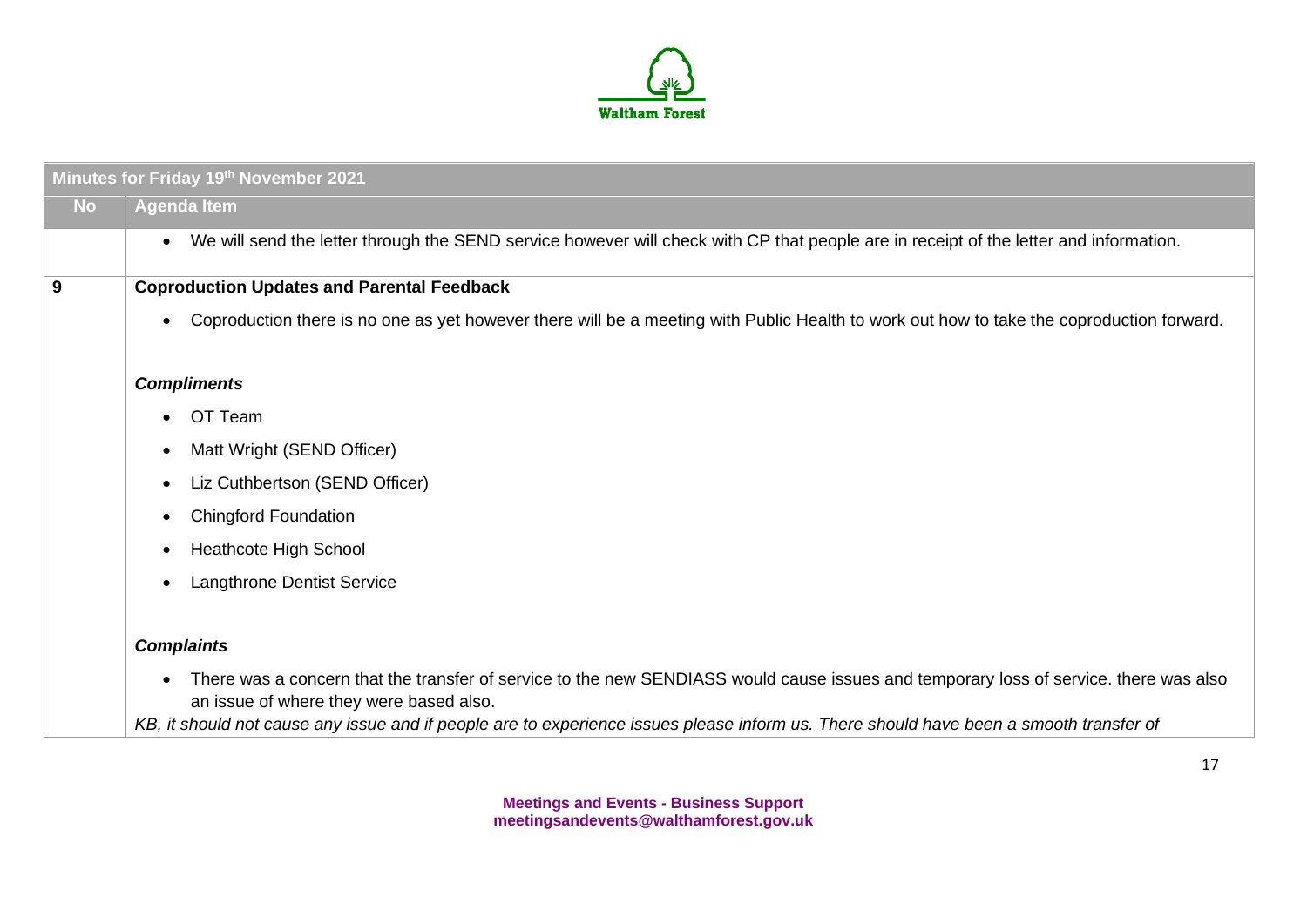

| Minutes for Friday 19th November 2021 |                                                                                                                                                                                                                                                                                                                                                                                                                                                                                                                                                                                                                                                                                                                                                  |  |
|---------------------------------------|--------------------------------------------------------------------------------------------------------------------------------------------------------------------------------------------------------------------------------------------------------------------------------------------------------------------------------------------------------------------------------------------------------------------------------------------------------------------------------------------------------------------------------------------------------------------------------------------------------------------------------------------------------------------------------------------------------------------------------------------------|--|
| <b>No</b>                             | <b>Agenda Item</b>                                                                                                                                                                                                                                                                                                                                                                                                                                                                                                                                                                                                                                                                                                                               |  |
|                                       | information. Due to Covid the new SENDIASS do not have a space within the borough however will be operating within the community setting such<br>as children and family centres.                                                                                                                                                                                                                                                                                                                                                                                                                                                                                                                                                                 |  |
|                                       | The lack of education for parents' information training for parents around ADHD, such as executive function, emotional regulation and OT<br>$\bullet$<br>tips.                                                                                                                                                                                                                                                                                                                                                                                                                                                                                                                                                                                   |  |
|                                       | LMB, we are looking at how we bring OT and SALT support into the diagnostic pathway with CAMHS, therefore there is recruitment to these post<br>which would help. This will be limited resource and this can be discussed with the CAMHS teams.                                                                                                                                                                                                                                                                                                                                                                                                                                                                                                  |  |
|                                       | Local offer is still not there.<br>$\bullet$                                                                                                                                                                                                                                                                                                                                                                                                                                                                                                                                                                                                                                                                                                     |  |
|                                       | ASC transfer and the process.<br>$\bullet$                                                                                                                                                                                                                                                                                                                                                                                                                                                                                                                                                                                                                                                                                                       |  |
|                                       | There are people who have payments but no information about how the payment is and what the payment is for and then they are being<br>$\bullet$<br>informed that they have to pay backdated Raze payments but have not been given information about how they would do that as the<br>assumption was that it could come off of their funding.                                                                                                                                                                                                                                                                                                                                                                                                     |  |
|                                       | In regards to ASC why did public health make the decision that daycentres had to close for two weeks and have only just opened despite<br>$\bullet$<br>other local authority who use the same service but London Borough of Newham and Redbridge have allowed young people to attend the<br>service                                                                                                                                                                                                                                                                                                                                                                                                                                              |  |
|                                       | KB, the DPH in London Borough of Waltham Forest made the recommendation to pause the opportunities for two weeks after Christmas and NY<br>due to the significant increase of case numbers within the borough and difficulties in access lateral flow test. The recommendation was for London<br>Borough of Waltham Forest of residence as that is who he has responsibility for and different provide work on that depending on what worked for<br>them, as for some provider that meant staying open for residents of other boroughs and some closed completely. It was made clear that if<br>providers or professional working with people who attended the day services if there were concern around being more high risk for the person not |  |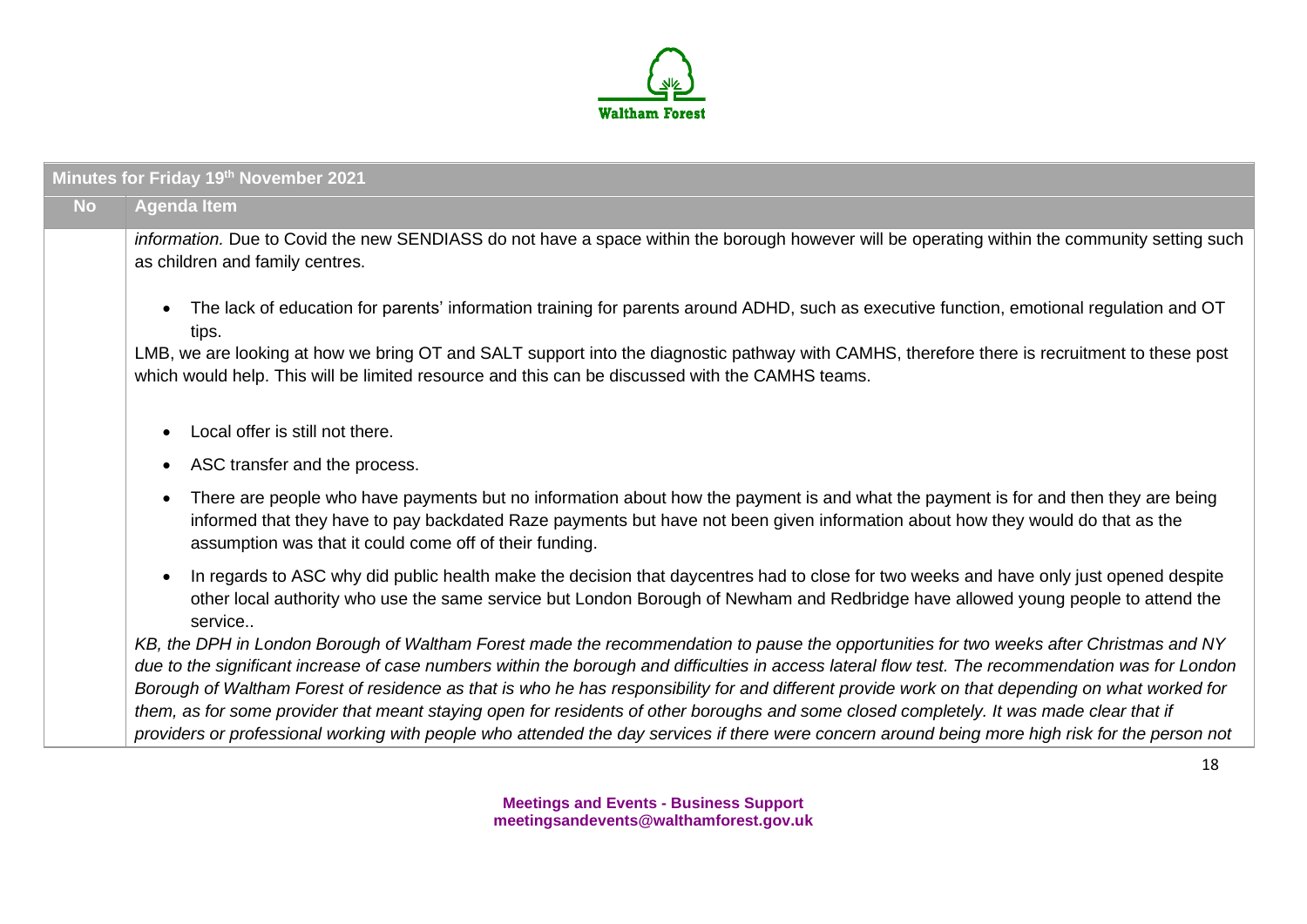

| Minutes for Friday 19th November 2021                                                                                                                                                                                                                                                                                                                                                                                                                                         |                                                                                                                                                                                                                                                                                                                                                                                                                 |                  |                             |  |
|-------------------------------------------------------------------------------------------------------------------------------------------------------------------------------------------------------------------------------------------------------------------------------------------------------------------------------------------------------------------------------------------------------------------------------------------------------------------------------|-----------------------------------------------------------------------------------------------------------------------------------------------------------------------------------------------------------------------------------------------------------------------------------------------------------------------------------------------------------------------------------------------------------------|------------------|-----------------------------|--|
| <b>No</b>                                                                                                                                                                                                                                                                                                                                                                                                                                                                     | <b>Agenda Item</b>                                                                                                                                                                                                                                                                                                                                                                                              |                  |                             |  |
| to attend their usual service then risk assessment were completed and those people who be able to attend their usual service as would be better<br>for the person to attend. The DPH review his recommendation on 13 <sup>th</sup> January 2022 in which it changed based on the data that was available.<br>short breaks, lack of providers, opening times that suit parents, what is the plan to develop more services and what is happening to the<br>$\bullet$<br>review. |                                                                                                                                                                                                                                                                                                                                                                                                                 |                  |                             |  |
|                                                                                                                                                                                                                                                                                                                                                                                                                                                                               |                                                                                                                                                                                                                                                                                                                                                                                                                 |                  |                             |  |
|                                                                                                                                                                                                                                                                                                                                                                                                                                                                               | JM, Amarjit has reported that she has received little request for refunds of equipment and we have processed anything and there is no backlog of<br>payment.                                                                                                                                                                                                                                                    |                  |                             |  |
|                                                                                                                                                                                                                                                                                                                                                                                                                                                                               | The feel good centre have open a trampoline session however the timing was 08:30 on a Saturday and Tuesday at 17:30. There was an<br>$\bullet$<br>issue with the Tuesday session as it was free therefore it was full however this was an error and has seen be corrected. It is £8.45 per<br>person and the number are significantly less. Is there anything that can be done in relation to the cost of this? |                  |                             |  |
|                                                                                                                                                                                                                                                                                                                                                                                                                                                                               |                                                                                                                                                                                                                                                                                                                                                                                                                 | <b>ACTION BY</b> | <b>ACTION</b><br><b>DUE</b> |  |
| <b>KB</b><br>Feb <sub>22</sub><br>to update the location of where the new SENDIASS will be within the community                                                                                                                                                                                                                                                                                                                                                               |                                                                                                                                                                                                                                                                                                                                                                                                                 |                  |                             |  |
|                                                                                                                                                                                                                                                                                                                                                                                                                                                                               | Details to be sent to JM in regards to repayment of DPs so that this could be addressed wit Terry or ASC.                                                                                                                                                                                                                                                                                                       | CP               | Feb <sub>22</sub>           |  |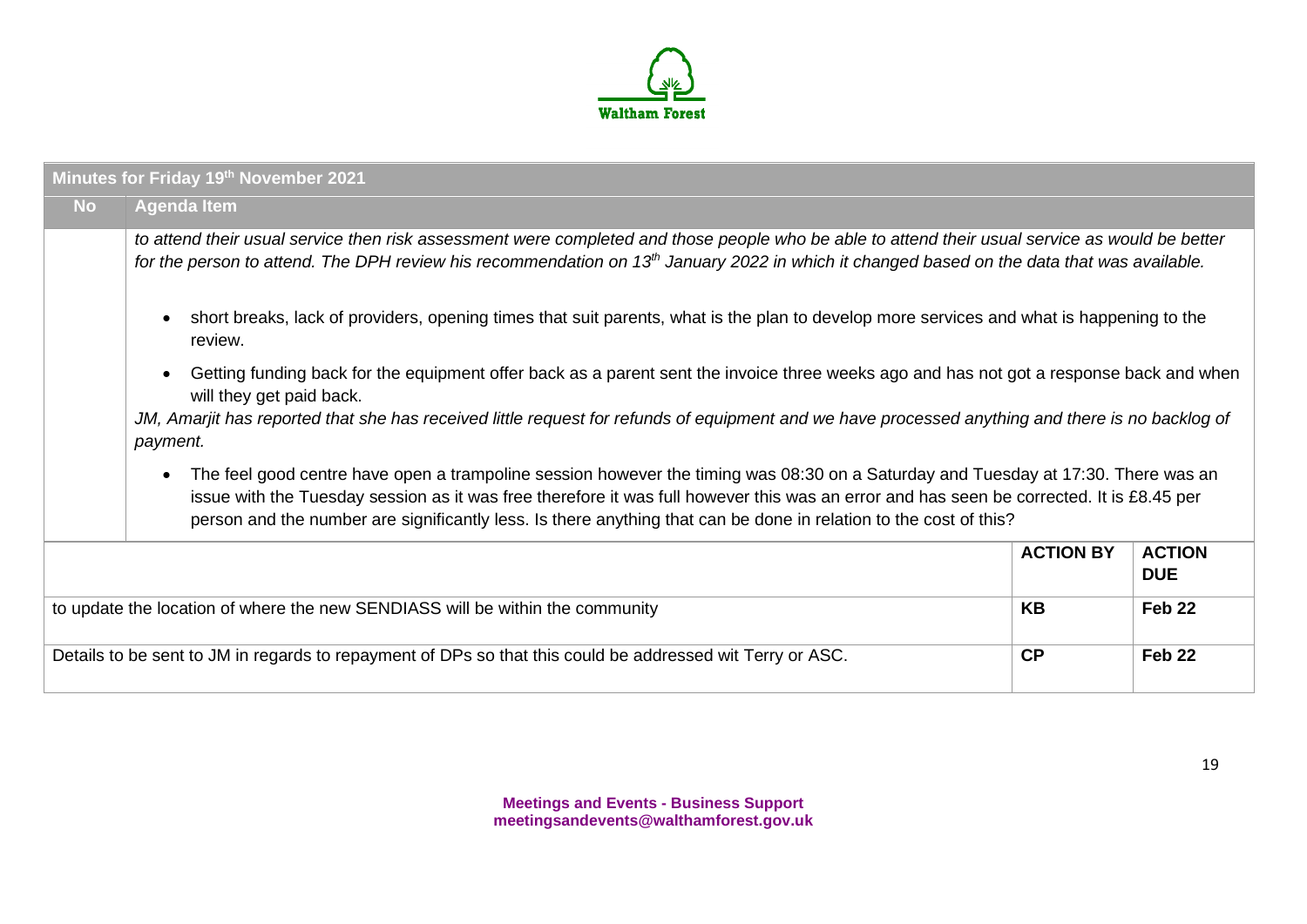

| Minutes for Friday 19th November 2021 |                                                                                                                                                                                                                                                                                                                                                                            |  |
|---------------------------------------|----------------------------------------------------------------------------------------------------------------------------------------------------------------------------------------------------------------------------------------------------------------------------------------------------------------------------------------------------------------------------|--|
| <b>No</b>                             | <b>Agenda Item</b>                                                                                                                                                                                                                                                                                                                                                         |  |
| 10                                    | <b>Short Breaks</b>                                                                                                                                                                                                                                                                                                                                                        |  |
|                                       | Short breaks review is being place back on the agenda in which there has been a delay due to Maddie (Assistance with travel) leaving her<br>$\bullet$<br>post therefore travel needs more input. The new person replacing Maddie will start on 21 <sup>st</sup> February.                                                                                                  |  |
|                                       | We are aware that the offer for short breaks is limited.<br>$\bullet$                                                                                                                                                                                                                                                                                                      |  |
|                                       | We are looking at a strategy to develop how we commission short breaks and what we can do to encourage services to widen the offer or<br>$\bullet$<br>bring in new providers. Also, those that are across the borough with London Borough of Redbridge, Hackney and Enfield.                                                                                               |  |
|                                       | Looking at where families receive short breaks through direct payments as part of the review which will be commencing soon and parents<br>$\bullet$<br>will be informed what they can us this for and encouraging parents to use it for swimming, ping pong or theme park days as this is what is<br>occurring across other LA.                                            |  |
|                                       | We want to hear from parents what they would use the short break hours or the direct payments for and response with an offer that will met<br>$\bullet$<br>that need.                                                                                                                                                                                                      |  |
|                                       | CP, Leyton Orient are setting up a youth zone in which they want to establish if there is a need. This will be piloted for six week which<br>$\bullet$<br>during this time it will be free. If they charge a fee this will then restrict who will be able to attend depending on the cost. At the moment it is<br>11 - 18 and there will be consideration to expand to 25. |  |
|                                       | Short break review will recommenced and sessions will be booked for a year in advance so we know that we are committed.<br>$\bullet$                                                                                                                                                                                                                                       |  |
|                                       | First thing we want to look at is eligibility criteria for the service and allocation bracket.<br>$\bullet$                                                                                                                                                                                                                                                                |  |
|                                       | <b>Local offer</b>                                                                                                                                                                                                                                                                                                                                                         |  |